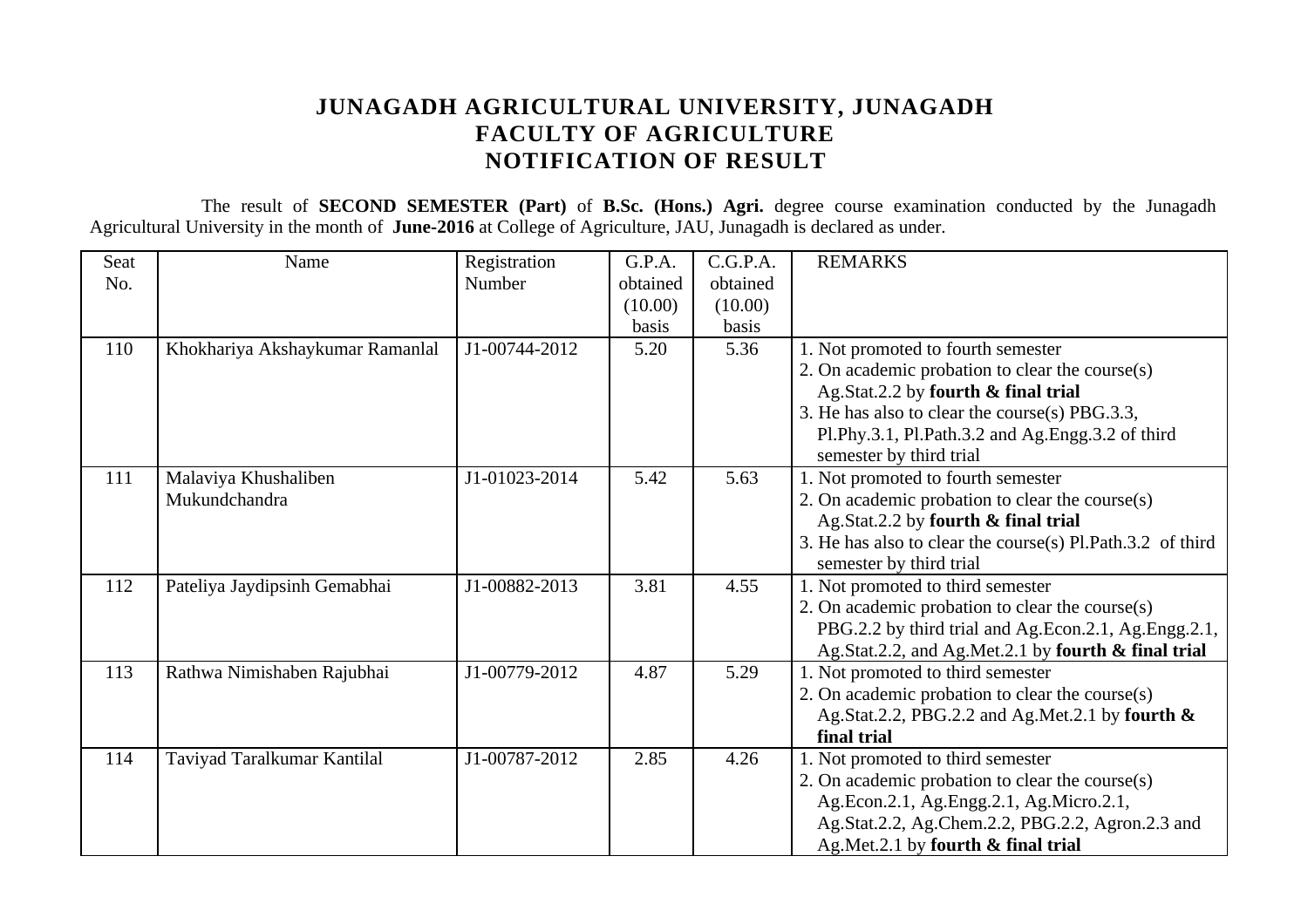| Seat           | Name                           | Registration  | G.P.A.          | C.G.P.A.        | <b>REMARKS</b>                                   |
|----------------|--------------------------------|---------------|-----------------|-----------------|--------------------------------------------------|
| No.            |                                | Number        | obtained        | obtained        |                                                  |
|                |                                |               | $(10.00)$ basis | $(10.00)$ basis |                                                  |
| $\mathbf{1}$   | Badava Dipaliben Mukeshbhai    | JD1-0059-2015 | 6.30            | 6.30            | Promoted to fifth semester                       |
| $\overline{2}$ | Bhalodiya Jay Dineshbhai       | JD1-0061-2015 | 6.16            | 6.16            | Promoted to fifth semester                       |
| 3              | Bharai Prashant Punjabhai      | J1-00814-2013 | 5.71            | 5.60            | Promoted to fifth semester                       |
| $\overline{4}$ | Chavda Vivek Arvindbhai        | J1-00983-2014 | 5.37            | 5.46            | 1. Not promoted to fifth semester                |
|                |                                |               |                 |                 | 2. On academic probation to clear the course(s)  |
|                |                                |               |                 |                 | Pl.Phy.3.1 by third trial                        |
| 5              | Chudasama Harshal Mohanlal     | JD1-0062-2015 | 5.65            | 5.65            | Promoted to fifth semester                       |
| 6              | Dhakiya Miteshbhai Vasantbhai  | JD1-0064-2015 | 5.43            | 5.43            | 1. Not promoted to fifth semester                |
|                |                                |               |                 |                 | 2. On academic probation to clear the course(s)  |
|                |                                |               |                 |                 | Pl.Phy.3.1 by third trial                        |
| $\overline{7}$ | Dodiya Karansinh Dineshbhai    | J1-00989-2014 | 5.43            | 5.81            | Promoted to fifth semester                       |
| 8              | Jadeja Harshrajsinh Krusnsinh  | J1-01006-2014 | 6.04            | 5.88            | Promoted to fifth semester                       |
| 9              | Khambhala Kishan Arajanbhai    | J1-01018-2014 | 6.44            | 6.32            | Promoted to fifth semester                       |
| 10             | Makvana Jaysukhbhai Ravjibhai  | JD1-0067-2015 | 6.22            | 6.22            | Promoted to fifth semester                       |
| 11             | Mer Abhay Manajibhai           | J1-01026-2014 | 5.64            | 5.66            | Promoted to fifth semester                       |
| 12             | Muchhal Govindbhai             | JD1-0070-2015 | 6.11            | 6.11            | Promoted to fifth semester                       |
|                | Lakhmanbhai                    |               |                 |                 |                                                  |
| 13             | Pateliya Rahulbhai             | J1-01048-2014 | 6.04            | 6.15            | Promoted to fifth semester                       |
| 14             | Ram Mayurkumar Lakhmanbhai     | J1-01051-2014 | 5.54            | 5.78            | Promoted to fifth semester                       |
| 15             | Rathod Sirajkumar Makansinh    | JD1-0072-2015 | 2.97            | 2.97            | 1. Not promoted to fifth semester                |
|                |                                |               |                 |                 | 2. On academic probation to clear the course(s)  |
|                |                                |               |                 |                 | PBG.3.3, Hort.3.2, Pl.Phy.3.1 and Ag.Engg.3.2    |
|                |                                |               |                 |                 | by third trial                                   |
| 16             | Savaliya Milan Balubhai        | JD1-0073-2015 | 5.80            | 5.80            | Promoted to fifth semester                       |
| 17             | Sindhal Bansi Laxmanbhai       | J1-01059-2014 | 5.61            | 5.64            | 1. Not promoted to fifth semester                |
|                |                                |               |                 |                 | 2. On academic probation to clear the course(s)  |
|                |                                |               |                 |                 | Pl.Phy.3.1 by third trial                        |
|                |                                |               |                 |                 | 3. He has also to clear the course(s) LPM.4.1 of |
|                |                                |               |                 |                 | fourth semester by second trial                  |
| 18             | Sisodiya Dilipsinh Jethsurbhai | JD1-0075-2015 | 5.94            | 5.94            | Promoted to fifth semester                       |

The result of **THIRD SEMESTER (Supple.)** of **B.Sc. (Hons.) Agri.** degree course examination conducted by the Junagadh Agricultural University in the month of **June-2016** at College of Agriculture, JAU, Junagadh is declared as under.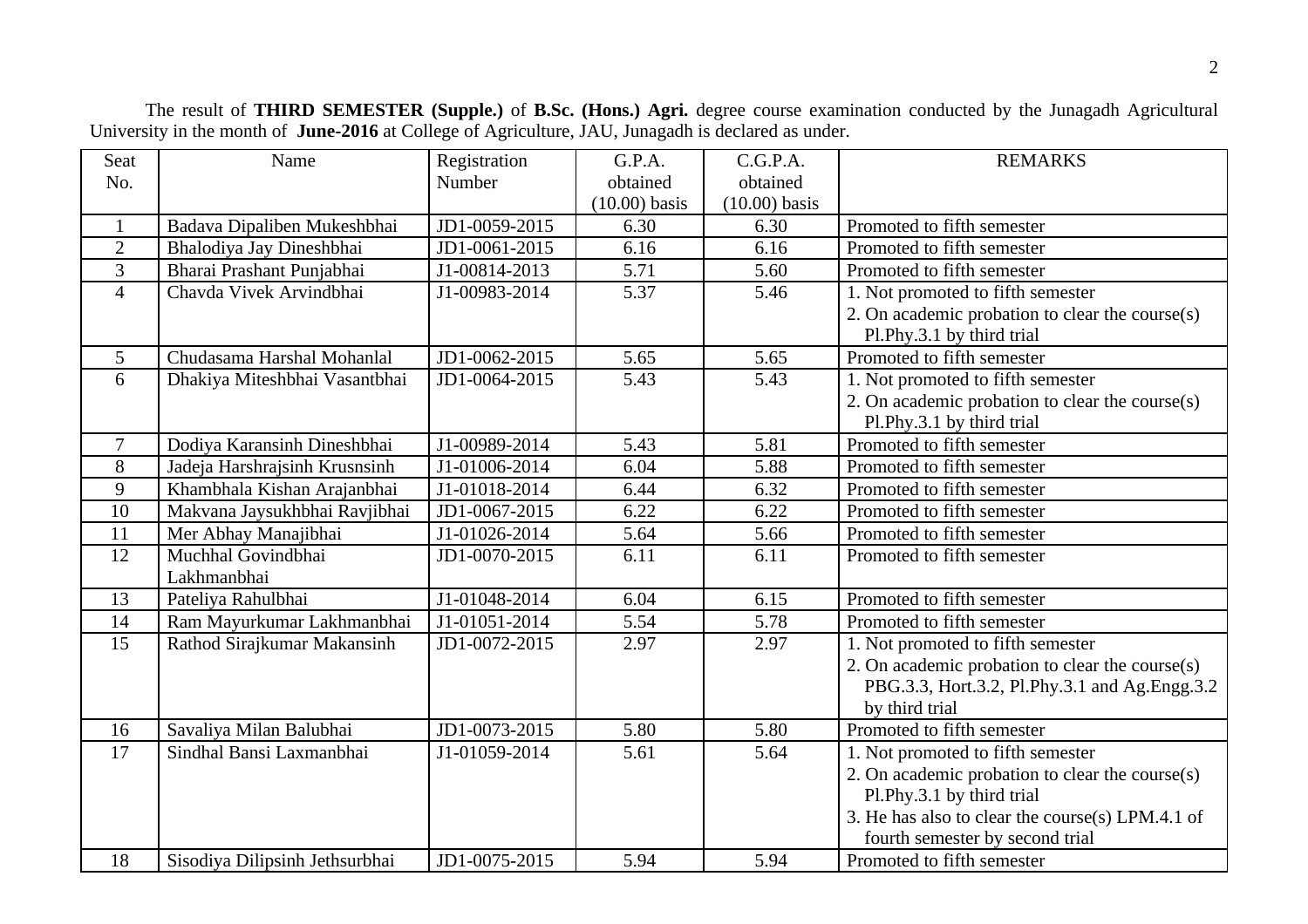| Seat<br>No. | Name                                  | Registration<br>Number | G.P.A.<br>obtained | C.G.P.A.<br>obtained | <b>REMARKS</b>                                                                                                                                                                                                                                                                             |
|-------------|---------------------------------------|------------------------|--------------------|----------------------|--------------------------------------------------------------------------------------------------------------------------------------------------------------------------------------------------------------------------------------------------------------------------------------------|
|             |                                       |                        | $(10.00)$ basis    | $(10.00)$ basis      |                                                                                                                                                                                                                                                                                            |
| 19          | Sisodiya Hardipkumar<br>Harsukhbhai   | JD1-0076-2015          | 5.87               | 5.87                 | Promoted to fifth semester                                                                                                                                                                                                                                                                 |
| 20          | Sojitra Harshilkumar Piyushbhai       | J1-01060-2014          | 6.30               | 6.19                 | Promoted to fifth semester                                                                                                                                                                                                                                                                 |
| 21          | Vadalia Hardik Mansukhbhai            | J1-01070-2014          | 5.47               | 5.76                 | 1. Not promoted to fifth semester<br>2. On academic probation to clear the course(s)<br>Pl.Phy.3.1 and Pl.Path.3.2 by third trial<br>3. He has also to clear the course(s) LPM.4.1 of<br>fourth semester by second trial                                                                   |
| 22          | Vadaviya Bhavik Jagdishbhai           | J1-01071-2014          | 5.89               | 5.81                 | Promoted to fifth semester                                                                                                                                                                                                                                                                 |
| 23          | Virani Dhruvil Mukeshbhai             | J1-01084-2014          | 6.06               | 6.08                 | Promoted to fifth semester                                                                                                                                                                                                                                                                 |
| 24          | Vyas Jay Chandrakant                  | J1-01086-2014          | 6.26               | 5.83                 | Promoted to fifth semester                                                                                                                                                                                                                                                                 |
| 25          | Chudasama Sagarkumar<br>Chandubhai    | JD1-0063-2015          | 0.79               | 0.79                 | 1. Not promoted to fourth semester<br>2. On academic probation to clear the course(s)<br>Hort.3.2, Pl.Path.3.2 and Ag.Econ.3.2 by third<br>trial<br>3. He has to repeat the course(s) Agron.3.5,<br>PBG.3.3, Pl.Phy.3.1, Ag.Ento.3.1 and<br>Ag.Engg.3.2 by third trial as and when offered |
| 26          | Khambhla Rama Rinabhai                | J1-01019-2014          | 2.66               | 4.47                 | 1. Not promoted to fourth semester<br>2. On academic probation to clear the course(s)<br>PBG.3.3, Pl.Phy.3.1, Pl.Path.3.2, Ag.Econ.3.2<br>and Ag.Engg.3.2 by third trial                                                                                                                   |
| 27          | Khokhariya Akshaykumar<br>Ramanlal    | J1-00744-2012          | 4.63               | 5.11                 | 1. Not promoted to fourth semester<br>2. On academic probation to clear the course(s)<br>PBG.3.3, Pl.Phy.3.1, Pl.Path.3.2 and<br>Ag.Engg.3.2 by third trial<br>3. He has also to clear the course(s) Ag.Stat.2.2<br>of second semester by fourth & final trial                             |
| 28          | Malaviya Khushaliben<br>Mukundchandra | J1-01023-2014          | 5.41               | 5.55                 | 1. Not promoted to fourth semester<br>2. On academic probation to clear the course(s)<br>Pl.Path.3.2 by third trial<br>3. He has also to clear the course(s) Ag.Stat.2.2<br>of second semester by fourth & final trial                                                                     |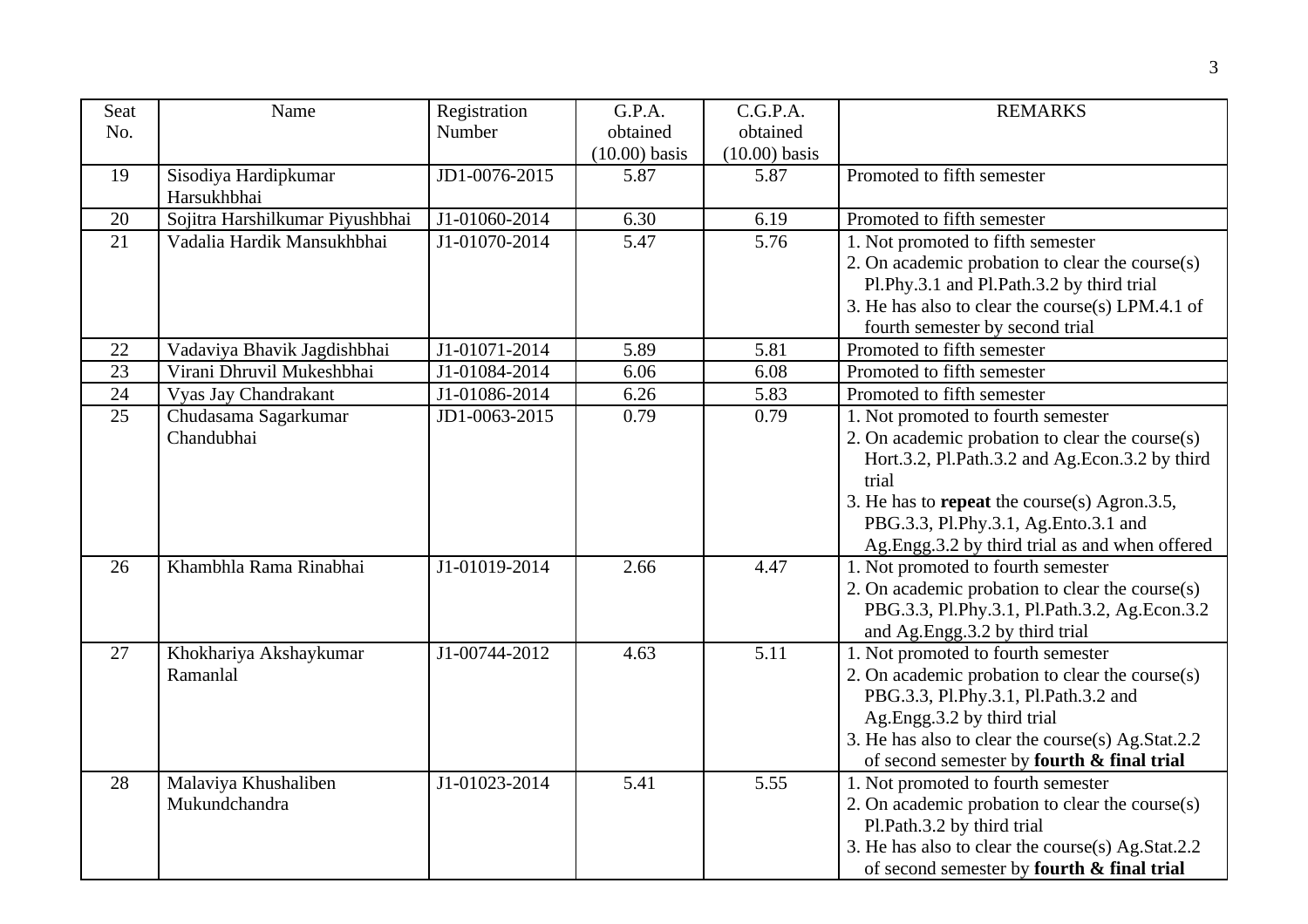| <b>Seat</b> | Name                           | Registration  | G.P.A.          | C.G.P.A.        | <b>REMARKS</b>                                   |
|-------------|--------------------------------|---------------|-----------------|-----------------|--------------------------------------------------|
| No.         |                                | Number        | obtained        | obtained        |                                                  |
|             |                                |               | $(10.00)$ basis | $(10.00)$ basis |                                                  |
| 29          | Shingal Jayeshkumar Kishorbhai | JD1-0074-2015 | 1.94            | 1.94            | 1. Not promoted to fourth semester               |
|             |                                |               |                 |                 | 2. On academic probation to clear the course(s)  |
|             |                                |               |                 |                 | PBG.3.3, Pl.Phy.3.1, Ag.Ento.3.1, Pl.Path.3.2,   |
|             |                                |               |                 |                 | Ag.Econ.3.2 and Ag.Engg.3.2 by third trial       |
| 30          | Pargi Jigneshbhai Ravjibhai    | J1-00636-2011 | 5.15            | 5.30            | 1. Not promoted to fifth semester                |
|             |                                |               |                 |                 | 2. Discontinued from Uni. Enrolment due to       |
|             |                                |               |                 |                 | failure to clear the course(s) PBG.3.3 and       |
|             |                                |               |                 |                 | Ag.Engg.3.2 by fourth & final trial              |
|             |                                |               |                 |                 | 3. He has also to clear the course(s) LPM.4.1 of |
|             |                                |               |                 |                 | fourth semester by third trial                   |
| 31          | Taral Naineshkumar Shankarlal  | J1-00908-2013 | 5.62            | 5.56            | Promoted to fourth semester                      |

The result of **FOURTH SEMESTER (Regular)** of **B.Sc. (Hons.) Agri.** degree course examination conducted by the Junagadh Agricultural University in the month of **June-2016** at College of Agriculture, JAU, Junagadh is declared as under.

| <b>Seat</b> | Name                            | Registration  | G.P.A.   | C.G.P.A. | <b>REMARKS</b>             |
|-------------|---------------------------------|---------------|----------|----------|----------------------------|
| No.         |                                 | Number        | obtained | obtained |                            |
|             |                                 |               | (10.00)  | (10.00)  |                            |
|             |                                 |               | basis    | basis    |                            |
|             | Ajay Patel                      | J1-00969-2014 | 8.26     | 8.07     | Promoted to fifth semester |
| 2           | Amala Francis                   | J1-00970-2014 | 8.73     | 8.66     | Promoted to fifth semester |
| 3           | Anjana Anujan                   | J1-00971-2014 | 8.45     | 8.35     | Promoted to fifth semester |
| 4           | Badava Dipaliben Mukeshbhai*    | JD1-0059-2015 | 6.89     | 6.58     | Promoted to fifth semester |
| 5           | Balar Vidyut Sureshbhai         | J1-00972-2014 | 8.45     | 8.03     | Promoted to fifth semester |
| 6           | Baraiya Mahipal Arjanbhai       | J1-00973-2014 | 7.12     | 6.46     | Promoted to fifth semester |
| 7           | Bavliya Amarshibhai Mansangbhai | J1-00974-2014 | 7.13     | 7.01     | Promoted to fifth semester |
| 8           | Bhakhar Gaurang Dilipbhai       | JD1-0060-2015 | 7.88     | 7.42     | Promoted to fifth semester |
| 9           | Bhalani Drashti Arvindbhai      | J1-00975-2014 | 8.37     | 7.92     | Promoted to fifth semester |
| 10          | Bhalodiya Jay Dineshbhai        | JD1-0061-2015 | 6.40     | 6.28     | Promoted to fifth semester |
| 11          | Bharai Prashant Punjabhai       | J1-00814-2013 | 6.73     | 5.86     | Promoted to fifth semester |
| 12          | Bhensadadiya Parth Atulbhai     | J1-00976-2014 | 6.80     | 6.54     | Promoted to fifth semester |
| 13          | Bhola Sadhanaben Punjabhai      | J1-00977-2014 | 8.33     | 8.01     | Promoted to fifth semester |
| 14          | Bhuva Raj Bharatbhai            | J1-00978-2014 | 7.92     | 7.52     | Promoted to fifth semester |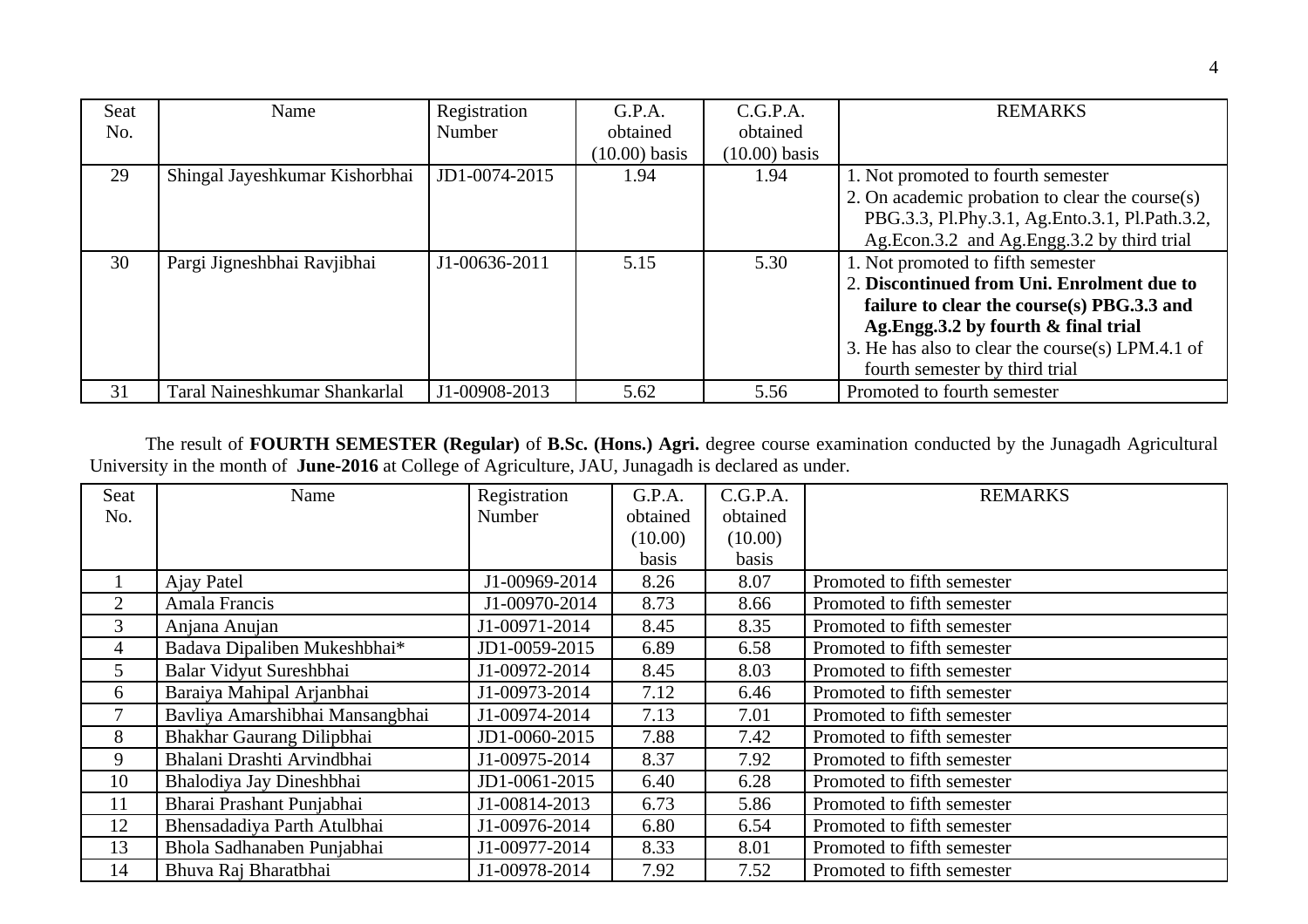| Seat            | Name                             | Registration  | G.P.A.   | C.G.P.A. | <b>REMARKS</b>                                       |  |
|-----------------|----------------------------------|---------------|----------|----------|------------------------------------------------------|--|
| No.             |                                  | Number        | obtained | obtained |                                                      |  |
|                 |                                  |               | (10.00)  | (10.00)  |                                                      |  |
|                 |                                  |               | basis    | basis    |                                                      |  |
| 15              | Bubadiya Subhashbhai Viramabhai  | J1-00979-2014 | 7.05     | 6.46     | Promoted to fifth semester                           |  |
| 16              | Busa Darshika Vasantbhai         | J1-00980-2014 | 7.92     | 7.55     | Promoted to fifth semester                           |  |
| 17              | Chaudhari Amrutakumari Rasikbhai | J1-00981-2014 | 7.38     | 6.74     | Promoted to fifth semester                           |  |
| 18              | Chavda Divyeshkumar Harsukhlal   | J1-00982-2014 | 7.90     | 7.23     | Promoted to fifth semester                           |  |
| 19              | Chavda Kanku Arjanbhai           | J1-00947-2014 | 8.07     | 7.48     | Promoted to fifth semester                           |  |
| 20              | Chavda Vivek Arvindbhai          | J1-00983-2014 | 6.00     | 5.58     | 1. Not promoted to fifth semester                    |  |
|                 |                                  |               |          |          | 2. He has to clear the course(s) Pl.Phy.3.1 of third |  |
|                 |                                  |               |          |          | semester by third trial                              |  |
| 21              | Chudasama Harshal Mohanlal       | JD1-0062-2015 | 6.41     | 6.02     | 1. Promoted to fifth semester                        |  |
|                 |                                  |               |          |          | 2. On academic probation to clear the course(s)      |  |
|                 |                                  |               |          |          | LPM.4.1 by second trial                              |  |
| 22              | Dalsaniya Adarshkumar Bhudarbhai | J1-00985-2014 | 7.40     | 6.84     | Promoted to fifth semester                           |  |
| 23              | Dalsaniya Hetal Mansukhbhai      | J1-00986-2014 | 8.27     | 7.60     | Promoted to fifth semester                           |  |
| 24              | Dangar Neeta Kesurbhai           | J1-00987-2014 | 8.12     | 7.45     | Promoted to fifth semester                           |  |
| 25              | Dhakiya Miteshbhai Vasantbhai    | JD1-0064-2015 | 6.22     | 5.81     | 1. Not promoted to fifth semester                    |  |
|                 |                                  |               |          |          | 2. He has to clear the course(s) Pl.Phy.3.1 of third |  |
|                 |                                  |               |          |          | semester by third trial                              |  |
| 26              | Dobariya Vaishali Kishorbhai     | J1-00988-2014 | 7.70     | 7.33     | Promoted to fifth semester                           |  |
| 27              | Dodiya Karansinh Dineshbhai      | J1-00989-2014 | 5.44     | 5.72     | 1. Promoted to fifth semester                        |  |
|                 |                                  |               |          |          | 2. On academic probation to clear the course(s)      |  |
|                 |                                  |               |          |          | LPM.4.1 by second trial                              |  |
| 28              | Dudhatra Avani Rameshbhai        | J1-00990-2014 | 7.85     | 7.13     | Promoted to fifth semester                           |  |
| 29              | Erada Atul Bachubhai             | JD1-0065-2015 | 7.71     | 7.34     | Promoted to fifth semester                           |  |
| $\overline{30}$ | Faladu Prakrutiben Harsukhbhai   | J1-00991-2014 | 6.98     | 6.55     | Promoted to fifth semester                           |  |
| 31              | Faldu Mansiben Rajeshkumar       | J1-00992-2014 | 8.16     | 7.59     | Promoted to fifth semester                           |  |
| $\overline{32}$ | Gajera Komalben Chunibhai        | J1-00993-2014 | 8.23     | 8.08     | Promoted to fifth semester                           |  |
| 33              | Gamit Mittalkumari Kantilal      | J1-00994-2014 | 6.36     | 6.08     | Promoted to fifth semester                           |  |
| 34              | Gauswami Jyotiben Jitendragiri   | J1-00996-2014 | 8.55     | 7.92     | Promoted to fifth semester                           |  |
| 35              | Ghadiya Niranjankumar Sureshbhai | J1-00997-2014 | 8.02     | 7.48     | Promoted to fifth semester                           |  |
| 36              | Ghodasara Shyam Pravinbhai       | J1-00998-2014 | 6.68     | 6.22     | Promoted to fifth semester                           |  |
| 37              | Ghusar Mayurkumar Menasee        | JD1-0066-2015 | 7.68     | 6.95     | Promoted to fifth semester                           |  |
| 38              | Hadvani Kinjal Girishbhai        | J1-00999-2014 | 8.14     | 7.84     | Promoted to fifth semester                           |  |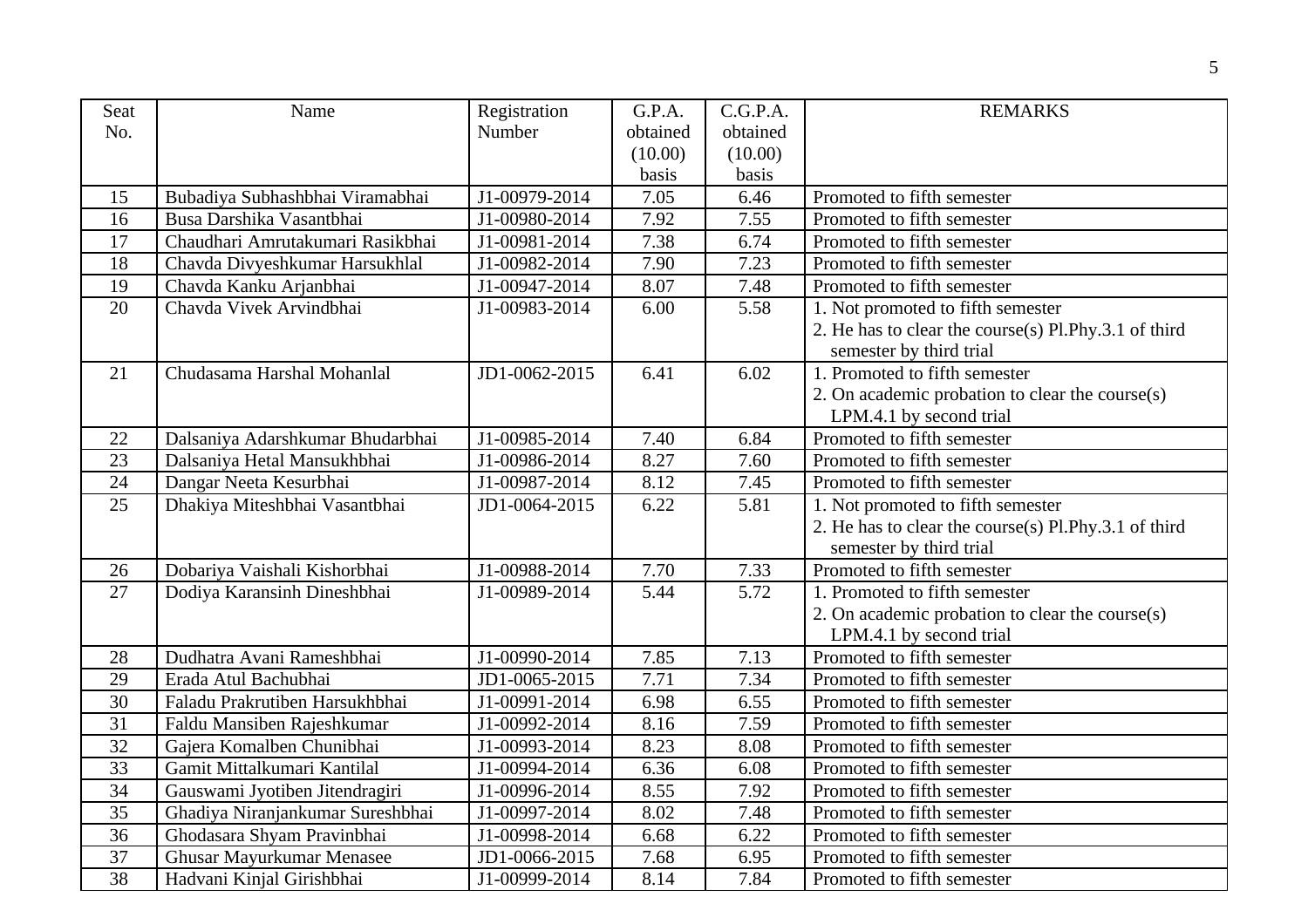| Seat            | Name                             | Registration  | G.P.A.   | C.G.P.A. | <b>REMARKS</b>             |
|-----------------|----------------------------------|---------------|----------|----------|----------------------------|
| No.             |                                  | Number        | obtained | obtained |                            |
|                 |                                  |               | (10.00)  | (10.00)  |                            |
|                 |                                  |               | basis    | basis    |                            |
| 39              | Hepin Kotadiya                   | J1-01000-2014 | 7.50     | 7.23     | Promoted to fifth semester |
| 40              | Hirani Prasham Jayantibhai       | J1-01001-2014 | 7.02     | 6.89     | Promoted to fifth semester |
| 41              | Hirapara Kevalkumar Vallabhbhai  | J1-00837-2013 | 8.60     | 8.50     | Promoted to fifth semester |
| 42              | Ishita Rupapara                  | J1-01002-2014 | 8.70     | 8.51     | Promoted to fifth semester |
| 43              | Jadav Bhagirathsinh Arjanbhai    | J1-01003-2014 | 6.92     | 6.21     | Promoted to fifth semester |
| 44              | Jadav Darshanaben Ramsingbhai    | J1-01004-2014 | 8.19     | 7.11     | Promoted to fifth semester |
| 45              | Jadeja Harshrajsinh Krusnsinh    | J1-01006-2014 | 7.09     | 6.16     | Promoted to fifth semester |
| 46              | Jadeja Yashpalsinh Bahadursinh   | J1-01007-2014 | 8.32     | 7.55     | Promoted to fifth semester |
| 47              | Jalu Swati Naranbhai             | J1-01008-2014 | 8.08     | 7.58     | Promoted to fifth semester |
| 48              | Jani Charmi Pareshkumar          | J1-01009-2014 | 8.73     | 8.29     | Promoted to fifth semester |
| 49              | Kachhad Mehulbhai Gabharubhai    | J1-01011-2014 | 7.32     | 6.89     | Promoted to fifth semester |
| 50              | Kalola Keyur Arvindbhai          | J1-01012-2014 | 7.54     | 7.12     | Promoted to fifth semester |
| 51              | Kamaliya Kinjalben Dhanjibhai    | J1-01013-2014 | 8.49     | 7.98     | Promoted to fifth semester |
| 52              | Karamata Jalpaben Ramabhai       | J1-01015-2014 | 8.11     | 7.41     | Promoted to fifth semester |
| 53              | Karamta Nirav Babubhai           | J1-01016-2014 | 6.98     | 6.60     | Promoted to fifth semester |
| 54              | Kerai Hitesh Mansukh             | J1-01017-2014 | 7.15     | 7.02     | Promoted to fifth semester |
| 55              | Khambhala Kishan Arajanbhai      | J1-01018-2014 | 6.94     | 6.47     | Promoted to fifth semester |
| $\overline{56}$ | Lagdhir Sahdev Manjibhai         | J1-01020-2014 | 7.30     | 7.13     | Promoted to fifth semester |
| 57              | Lakhnotra Nitaben Karshanbhai    | J1-01021-2014 | 8.10     | 7.74     | Promoted to fifth semester |
| 58              | Lalani Sayroj Rahimbhai          | J1-01022-2014 | 8.69     | 8.20     | Promoted to fifth semester |
| 59              | Makvana Jaysukhbhai Ravjibhai    | JD1-0067-2015 | 7.02     | 6.60     | Promoted to fifth semester |
| 60              | Marakna Nisha Mansukhbhai        | J1-01024-2014 | 7.72     | 7.14     | Promoted to fifth semester |
| 61              | Mariya Denny                     | J1-01025-2014 | 8.90     | 8.79     | Promoted to fifth semester |
| 62              | Meghanathi Yogeshgiri Kishorgiri | JD1-0068-2015 | 7.02     | 6.73     | Promoted to fifth semester |
| 63              | Mer Abhay Manajibhai             | J1-01026-2014 | 6.50     | 5.86     | Promoted to fifth semester |
| 64              | Merja Chandreshkumar Diyalbhai   | JD1-0069-2015 | 7.56     | 7.33     | Promoted to fifth semester |
| 65              | Mokariya Lakhan Karshanbhai      | J1-01028-2014 | 6.98     | 6.18     | Promoted to fifth semester |
| 66              | Monika Vagh                      | J1-01029-2014 | 8.59     | 8.27     | Promoted to fifth semester |
| 67              | Mori Hardik Ashvinbhai           | J1-01030-2014 | 7.92     | 7.47     | Promoted to fifth semester |
| 68              | Muchhadiya Poojaben Merambhai    | J1-01031-2014 | 6.23     | 5.95     | Promoted to fifth semester |
| 69              | Muchhal Govindbhai Lakhmanbhai   | JD1-0070-2015 | 6.83     | 6.45     | Promoted to fifth semester |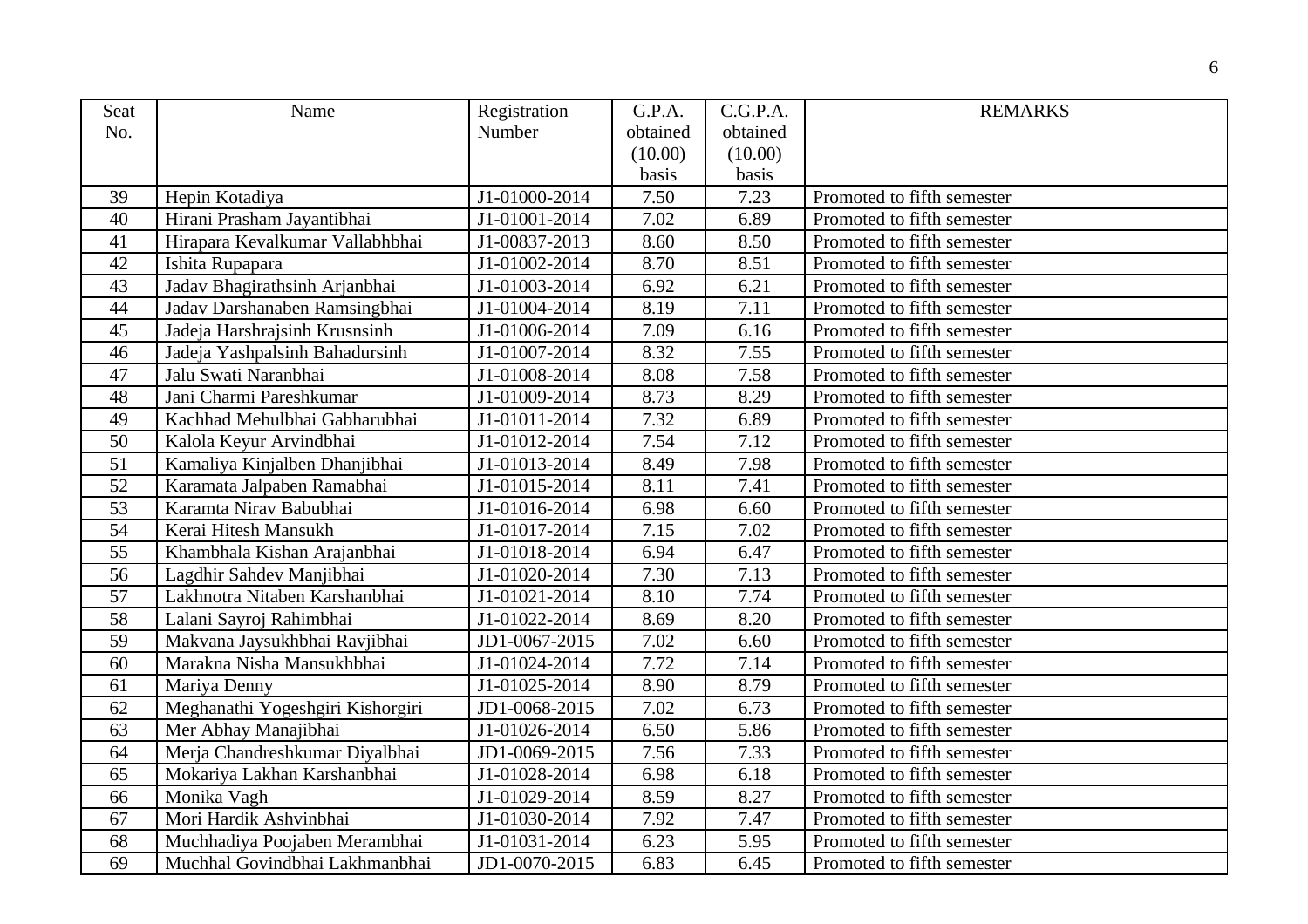| Seat            | Name                            | Registration  | G.P.A.   | C.G.P.A. | <b>REMARKS</b>                                  |
|-----------------|---------------------------------|---------------|----------|----------|-------------------------------------------------|
| No.             |                                 | Number        | obtained | obtained |                                                 |
|                 |                                 |               | (10.00)  | (10.00)  |                                                 |
|                 |                                 |               | basis    | basis    |                                                 |
| 70              | Mushar Radhika Rambhai          | J1-01032-2014 | 8.30     | 7.95     | Promoted to fifth semester                      |
| $\overline{71}$ | Nakum Kripal Vinubhai           | J1-01033-2014 | 6.98     | 6.57     | Promoted to fifth semester                      |
| 72              | Odedara Geetaben Nebhabhai      | J1-01034-2014 | 7.67     | 6.66     | Promoted to fifth semester                      |
| 73              | Oza Hely Navinchandra           | J1-01035-2014 | 8.74     | 8.32     | Promoted to fifth semester                      |
| 74              | Padaliya Dhaval Nareshbhai      | J1-01036-2014 | 7.97     | 6.87     | Promoted to fifth semester                      |
| 75              | Padhiyar Kishankumar Rajeshbhai | J1-01037-2014 | 6.96     | 6.48     | Promoted to fifth semester                      |
| 76              | Pandya Mansi Nalinbhai          | J1-01038-2014 | 8.13     | 7.61     | Promoted to fifth semester                      |
| 77              | Panseriya Ravikumar Hirjibhai   | JD1-0071-2015 | 8.29     | 7.74     | Promoted to fifth semester                      |
| 78              | Parmar Dhirajkumar Champakbhai  | J1-01040-2014 | 6.31     | 5.86     | Promoted to fifth semester                      |
| 79              | Parmar Pratixa Rajabhai         | J1-01041-2014 | 7.89     | 7.52     | Promoted to fifth semester                      |
| 80              | Parthkumar Bhimani              | J1-01042-2014 | 7.34     | 7.31     | Promoted to fifth semester                      |
| 81              | Patel Divyeshkumar Tulsidas     | J1-01043-2014 | 7.20     | 6.22     | Promoted to fifth semester                      |
| 82              | Patel Khushbuben Nareshbhai     | J1-01045-2014 | 7.28     | 6.55     | Promoted to fifth semester                      |
| 83              | Patel Pratik Maheshbhai         | J1-01046-2014 | 7.94     | 7.78     | Promoted to fifth semester                      |
| 84              | Patel Ravi Mukeshbhai           | J1-01047-2014 | 8.46     | 8.17     | Promoted to fifth semester                      |
| 85              | Pateliya Rahulbhai              | J1-01048-2014 | 6.79     | 6.30     | Promoted to fifth semester                      |
| $\overline{86}$ | Patoliya Hinal Pravinbhai       | J1-01049-2014 | 7.50     | 7.07     | Promoted to fifth semester                      |
| 87              | Pokiya Nikeeta Jamanbhai        | J1-00966-2014 | 7.56     | 7.07     | Promoted to fifth semester                      |
| 88              | Rajnikant Beladiya              | J1-01050-2014 | 7.26     | 6.94     | Promoted to fifth semester                      |
| 89              | Ram Mayurkumar Lakhmanbhai      | J1-01051-2014 | 6.80     | 6.02     | Promoted to fifth semester                      |
| 90              | Ramoliya Chirag Pravinbhai      | J1-01052-2014 | 7.91     | 7.49     | Promoted to fifth semester                      |
| 91              | Rathod Alpesh Vijaybhai         | J1-01053-2014 | 7.01     | 6.48     | Promoted to fifth semester                      |
| 92              | Rathod Divyesh Dilipbhai        | J1-01055-2014 | 7.97     | 7.44     | Promoted to fifth semester                      |
| 93              | Rathod Sirajkumar Makansinh     | JD1-0072-2015 | 0.00     | 1.55     | 1. Not promoted to fifth semester               |
|                 |                                 |               |          |          | 2. On academic probation to clear the course(s) |
|                 |                                 |               |          |          | Agron.4.6, Ag.Ento.4.2, LPM.4.1, Ag.Econ.4.3,   |
|                 |                                 |               |          |          | Hort.4.3, PBG.4.4, Ag.Extn.4.2, Biochem.4.1,    |
|                 |                                 |               |          |          | Pl.Phy.4.2 and Eng.4.2 by second trial          |
| 94              | Sabhad Hasmukhbhai Vijanandbhai | J1-01056-2014 | 8.06     | 7.32     | Promoted to fifth semester                      |
| 95              | Savaliya Milan Balubhai         | JD1-0073-2015 | 6.21     | 5.99     | Promoted to fifth semester                      |
| 96              | Savani Khyati Rasikbhai         | J1-01057-2014 | 7.40     | 6.74     | Promoted to fifth semester                      |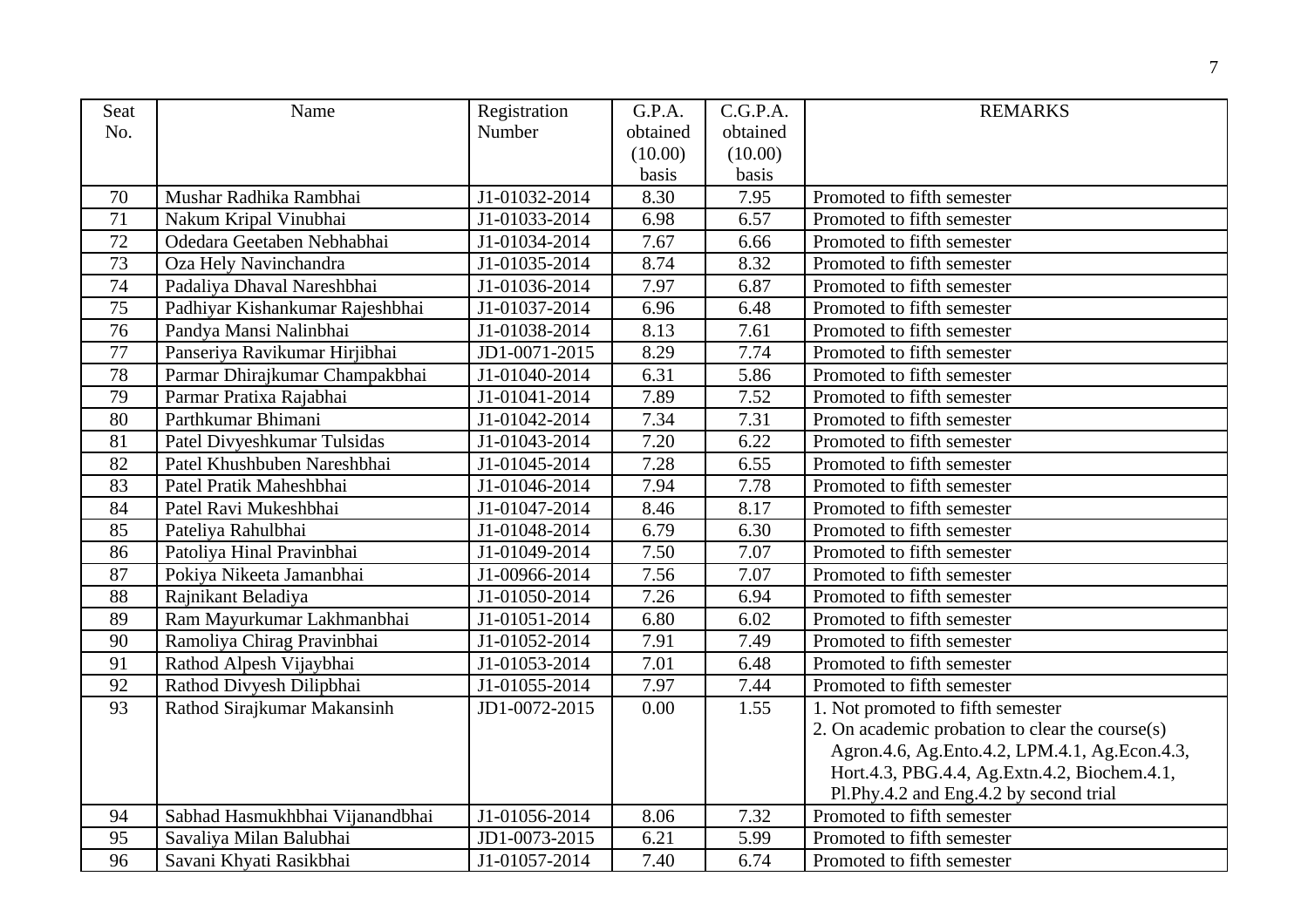| Seat | Name                             | Registration  | G.P.A.   | C.G.P.A. | <b>REMARKS</b>                                       |  |
|------|----------------------------------|---------------|----------|----------|------------------------------------------------------|--|
| No.  |                                  | Number        | obtained | obtained |                                                      |  |
|      |                                  |               | (10.00)  | (10.00)  |                                                      |  |
|      |                                  |               | basis    | basis    |                                                      |  |
| 97   | Shubham Srivastava               | J1-01058-2014 | 8.25     | 8.05     | Promoted to fifth semester                           |  |
| 98   | Sindhal Bansi Laxmanbhai         | J1-01059-2014 | 6.14     | 5.76     | 1. Not promoted to fifth semester                    |  |
|      |                                  |               |          |          | 2. On academic probation to clear the course(s)      |  |
|      |                                  |               |          |          | LPM.4.1 by second trial                              |  |
|      |                                  |               |          |          | 3. He has also to clear the course(s) Pl.Phy.3.1 of  |  |
|      |                                  |               |          |          | third semester by third trial                        |  |
| 99   | Sisodiya Dilipsinh Jethsurbhai   | JD1-0075-2015 | 6.48     | 6.20     | 1. Promoted to fifth semester                        |  |
|      |                                  |               |          |          | 2. On academic probation to clear the course(s)      |  |
|      |                                  |               |          |          | LPM.4.1 by second trial                              |  |
| 100  | Sisodiya Hardipkumar Harsukhbhai | JD1-0076-2015 | 6.74     | 6.28     | 1. Promoted to fifth semester                        |  |
|      |                                  |               |          |          | 2. On academic probation to clear the course(s)      |  |
|      |                                  |               |          |          | LPM.4.1 by second trial                              |  |
| 101  | Sojitra Harshilkumar Piyushbhai  | J1-01060-2014 | 6.82     | 6.34     | Promoted to fifth semester                           |  |
| 102  | Sojitra Kishan Lakhamanbhai      | JD1-0077-2015 | 7.15     | 6.68     | Promoted to fifth semester                           |  |
| 103  | Sojitra Nidhee Pravinbhai        | J1-01061-2014 | 7.05     | 6.71     | Promoted to fifth semester                           |  |
| 104  | Sorathia Tanviben Dharmendrabhai | J1-01062-2014 | 6.60     | 6.37     | Promoted to fifth semester                           |  |
| 105  | Sumit Kumar                      | J1-01063-2014 | 7.61     | 7.51     | Promoted to fifth semester                           |  |
| 106  | Talavia Shrutiben Mahendrakumar  | J1-01064-2014 | 7.86     | 7.68     | Promoted to fifth semester                           |  |
| 107  | Talaviya Bansiben Kishorbhai     | J1-01065-2014 | 8.03     | 7.77     | Promoted to fifth semester                           |  |
| 108  | Talaviya Gayatri Kantilal        | J1-01066-2014 | 7.48     | 7.23     | Promoted to fifth semester                           |  |
| 109  | Thamarasseril Nikhil Savio       | J1-01067-2014 | 8.32     | 8.38     | Promoted to fifth semester                           |  |
| 110  | Thummar Tejas Pravinbhai         | JD1-0078-2015 | 7.41     | 6.98     | Promoted to fifth semester                           |  |
| 111  | Tilara Denish Pravinbhai         | J1-01068-2014 | 7.21     | 6.78     | Promoted to fifth semester                           |  |
| 112  | Undhad Kishan Maheshbhai         | J1-01069-2014 | 7.46     | 6.94     | Promoted to fifth semester                           |  |
| 113  | Vadalia Hardik Mansukhbhai       | J1-01070-2014 | 5.69     | 5.75     | 1. Not promoted to fifth semester                    |  |
|      |                                  |               |          |          | 2. On academic probation to clear the course(s)      |  |
|      |                                  |               |          |          | LPM.4.1 by second trial                              |  |
|      |                                  |               |          |          | 3. He has also to clear the course(s) Pl.Phy.3.1 and |  |
|      |                                  |               |          |          | Pl.Path.3.2 of third semester by third trial         |  |
| 114  | Vadaviya Bhavik Jagdishbhai      | J1-01071-2014 | 6.60     | 6.00     | Promoted to fifth semester                           |  |
| 115  | Vadher Pratik Amrutlal           | J1-01072-2014 | 7.70     | 7.32     | Promoted to fifth semester                           |  |
| 116  | Vadher Priteeben Ukabhai         | J1-01073-2014 | 8.13     | 7.93     | Promoted to fifth semester                           |  |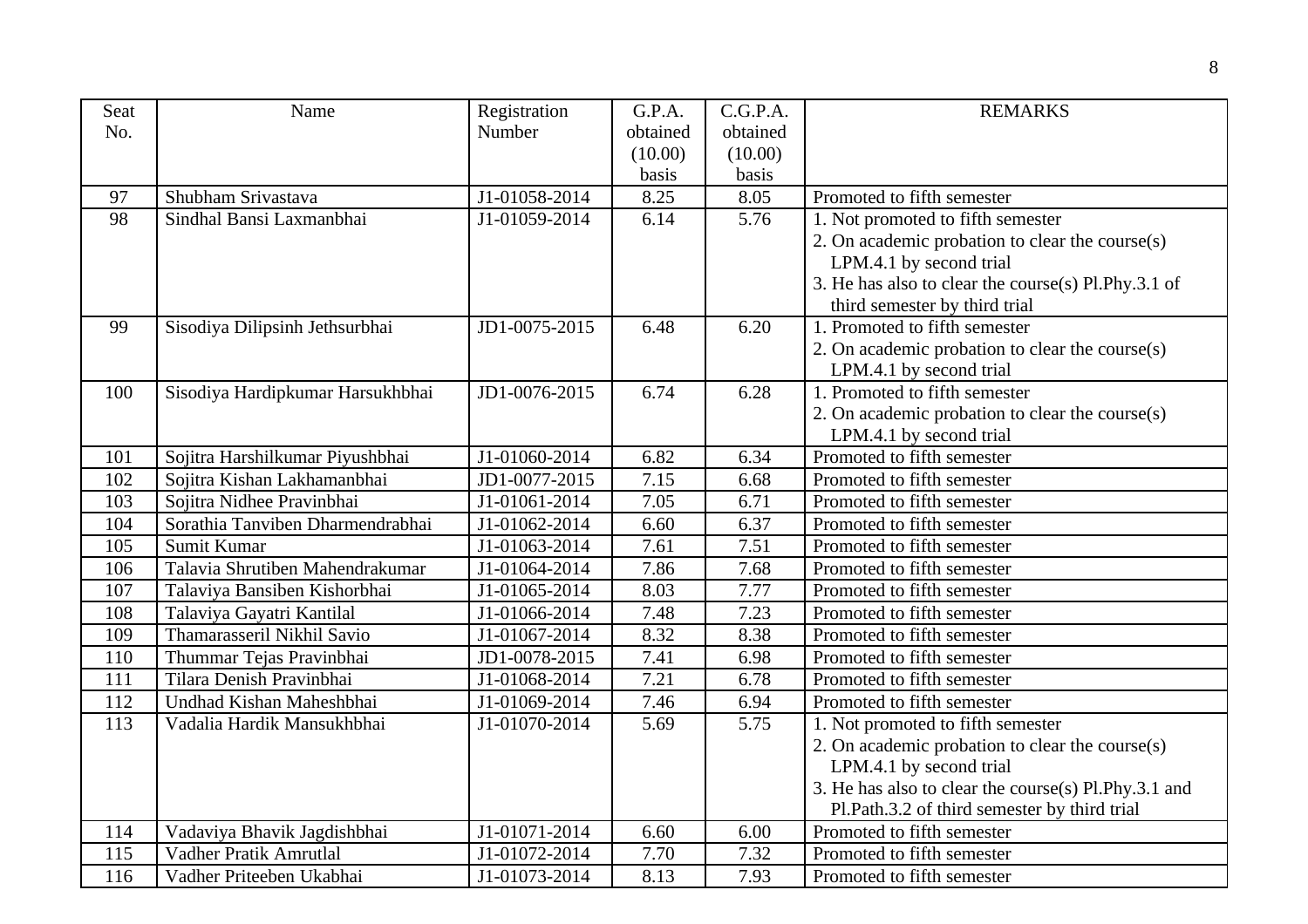| Seat | Name                              | Registration  | G.P.A.   | C.G.P.A. | <b>REMARKS</b>                                  |
|------|-----------------------------------|---------------|----------|----------|-------------------------------------------------|
| No.  |                                   | Number        | obtained | obtained |                                                 |
|      |                                   |               | (10.00)  | (10.00)  |                                                 |
|      |                                   |               | basis    | basis    |                                                 |
| 117  | Vadukar Vijaykumar Narsingbhai    | J1-01074-2014 | 8.08     | 8.04     | Promoted to fifth semester                      |
| 118  | Vaghela Hardikkumar Prakashbhai   | J1-01075-2014 | 6.71     | 6.45     | Promoted to fifth semester                      |
| 119  | Vahan Jayesh Bhanajibhai          | JD1-0079-2015 | 7.51     | 7.05     | Promoted to fifth semester                      |
| 120  | Vaishnani Abhay Sureshbhai        | J1-01076-2014 | 7.57     | 7.31     | Promoted to fifth semester                      |
| 121  | Vaishnav Nikhilkumar Suryakant    | J1-01077-2014 | 7.65     | 7.15     | Promoted to fifth semester                      |
| 122  | Vaja Digvijay Kanubhai            | J1-01078-2014 | 7.51     | 7.13     | Promoted to fifth semester                      |
| 123  | Vaja Rajdip Punjabhai             | J1-01079-2014 | 7.76     | 7.32     | Promoted to fifth semester                      |
| 124  | Vala Radhikaben Punjabhai         | J1-01080-2014 | 7.91     | 7.58     | Promoted to fifth semester                      |
| 125  | Vekariya Dhara Jethalal           | J1-01081-2014 | 7.82     | 7.09     | Promoted to fifth semester                      |
| 126  | Vekariya Prashantbhai Rameshkumar | J1-01082-2014 | 7.46     | 7.25     | Promoted to fifth semester                      |
| 127  | Viramagama Anjali Maganbhai       | J1-01083-2014 | 8.30     | 7.50     | Promoted to fifth semester                      |
| 128  | Virani Dhruvil Mukeshbhai         | J1-01084-2014 | 6.97     | 6.29     | Promoted to fifth semester                      |
| 129  | Virani Jaydip Kishorbhai          | J1-01085-2014 | 8.25     | 7.83     | Promoted to fifth semester                      |
| 130  | Vyas Jay Chandrakant              | J1-01086-2014 | 7.05     | 6.12     | Promoted to fifth semester                      |
| 131  | Patel Harshkumar Bhagavatibhai    | JD1-0051-2014 | 5.63     | 5.71     | Promoted to sixth semester                      |
| 132  | Pargi Jigneshbhai Ravjibhai       | J1-00636-2011 | 5.23     | 5.28     | 1. Not promoted to fifth semester               |
|      |                                   |               |          |          | 2. On academic probation to clear the course(s) |
|      |                                   |               |          |          | LPM.4.1 by third trial                          |
|      |                                   |               |          |          | 3. Discontinued from Uni. Enrolment due to      |
|      |                                   |               |          |          | failure to clear the course(s) PBG.3.3 and      |
|      |                                   |               |          |          | Ag.Engg.3.2 of third semester by fourth & final |
|      |                                   |               |          |          | trial                                           |

The result of **FIFTH SEMESTER (Supple.)** of **B.Sc. (Hons.) Agri.** degree course examination conducted by the Junagadh Agricultural University in the month of **June-2016** at College of Agriculture, JAU, Junagadh is declared as under.

| Seat No. | Name                            | Registration  | G.P.A.          | C.G.P.A.         | REMARKS                      |
|----------|---------------------------------|---------------|-----------------|------------------|------------------------------|
|          |                                 | Number        | obtained        | obtained (10.00) |                              |
|          |                                 |               | $(10.00)$ basis | basis            |                              |
|          | Chaudhari Swatikumari Gumanbhai | JD1-0042-2014 | 5.66            | 5.63             | Promoted to seventh semester |
|          | Faridoon Fazli                  | J1-00830-2013 | 5.64            | 5.72             | Promoted to seventh semester |
|          | Palas Nrugmala Maheshchandra    | J1-00533-2010 | 5.50            | 5.46             | Promoted to seventh semester |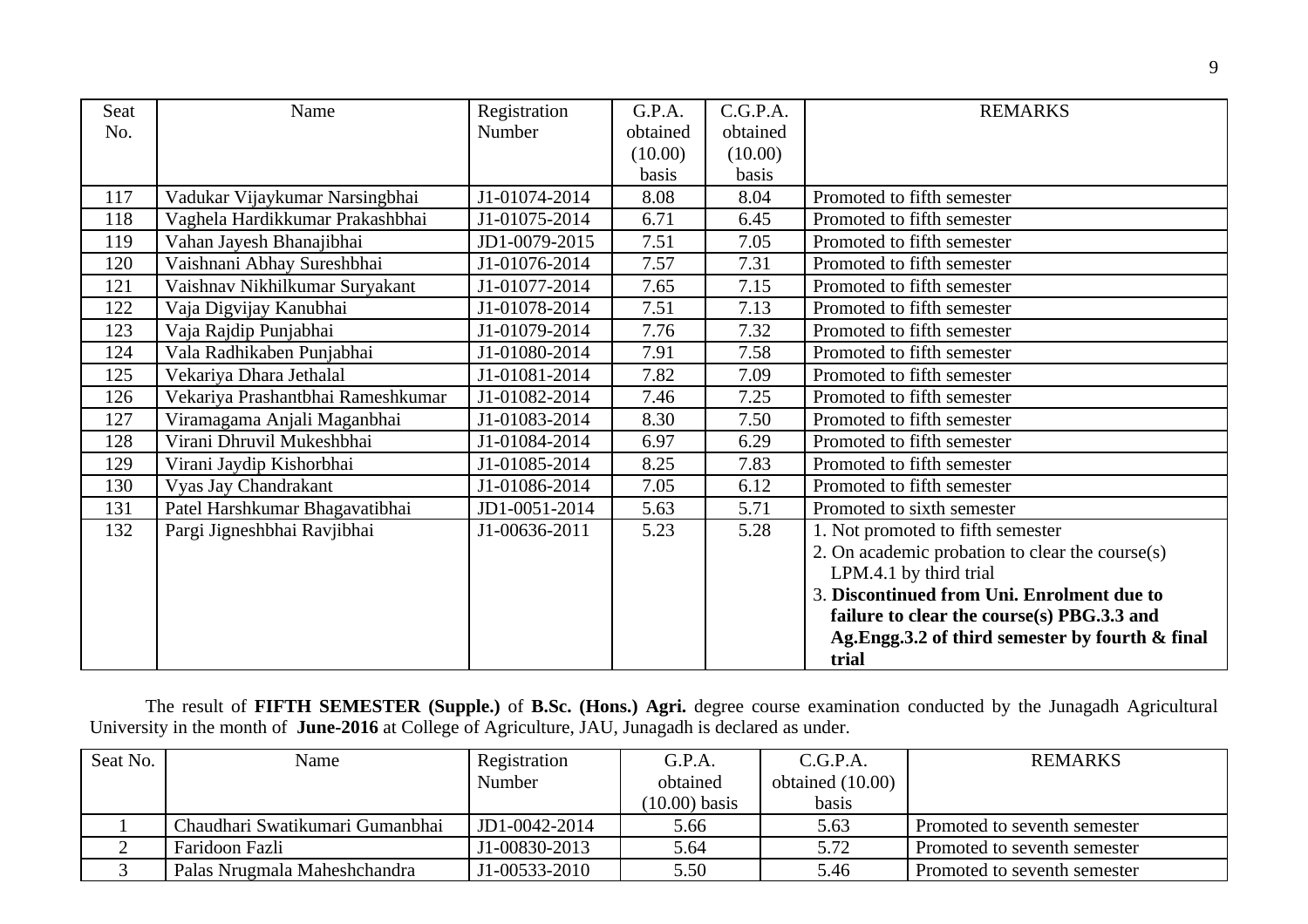| Seat No.        | Name                           | Registration  | G.P.A.          | C.G.P.A.         | <b>REMARKS</b>                           |
|-----------------|--------------------------------|---------------|-----------------|------------------|------------------------------------------|
|                 |                                | Number        | obtained        | obtained (10.00) |                                          |
|                 |                                |               | $(10.00)$ basis | basis            |                                          |
| 4               | Rathod Mansukh Hakabhai        | J1-00545-2010 | 5.60            | 5.67             | Promoted to seventh semester             |
| 5               | Rathva Rohiniben Navalsingbhai | J1-00891-2013 | 5.49            | 5.72             | Promoted to seventh semester             |
| 6               | Roshan Kumar Singh             | J1-00893-2013 | 5.79            | 6.06             | Promoted to seventh semester             |
| $7\overline{ }$ | Patel Harshkumar Bhagavatibhai | JD1-0051-2014 | 5.28            | 5.56             | 1. Not promoted to sixth semester        |
|                 |                                |               |                 |                  | 2. On academic probation to clear the    |
|                 |                                |               |                 |                  | course(s) Agron.5.7 by third trial       |
| 8               | Patel Viralkumar Shankarbhai   | JD1-0052-2014 | 5.56            | 5.58             | Promoted to sixth semester               |
| 9               | Dhola Pradipkumar Harsurbhai   | J1-00413-2009 | 5.82            | 5.67             | 1. Not promoted to seventh semester      |
|                 |                                |               |                 |                  | 2. He has to clear the course(s) PBG.6.6 |
|                 |                                |               |                 |                  | of sixth semester by fourth & final      |
|                 |                                |               |                 |                  | trial                                    |

The result of **SIXTH SEMESTER (Regular)** of **B.Sc. (Hons.) Agri.** degree course examination conducted by the Junagadh Agricultural University in the month of **June-2016** at College of Agriculture, JAU, Junagadh is declared as under.

| <b>Seat</b> | Name                             | Registration  | G.P.A.   | C.G.P.A. | <b>REMARKS</b>               |
|-------------|----------------------------------|---------------|----------|----------|------------------------------|
| No.         |                                  | <b>Number</b> | obtained | obtained |                              |
|             |                                  |               | (10.00)  | (10.00)  |                              |
|             |                                  |               | basis    | basis    |                              |
|             | Aghera Vivekkumar Jayantilal     | J1-00799-2013 | 8.34     | 7.95     | Promoted to seventh semester |
| 2           | Ajudiya Mehulkumar Harsukhbhai   | J1-00800-2013 | 7.92     | 7.71     | Promoted to seventh semester |
| 3           | Alpeshkumar Barad                | J1-00801-2013 | 8.87     | 8.65     | Promoted to seventh semester |
| 4           | Amaliyar Ramsinh Lakshamanbhai   | JD1-0039-2014 | 6.46     | 6.41     | Promoted to seventh semester |
| 5           | Ambaliya Nathubhai Devshibhai    | J1-00802-2013 | 7.54     | 7.34     | Promoted to seventh semester |
| 6           | Asodariya Sapnaben Mansukhbhai   | J1-00803-2013 | 8.23     | 8.25     | Promoted to seventh semester |
| 7           | Atul Makvana                     | J1-00804-2013 | 7.76     | 7.73     | Promoted to seventh semester |
| 8           | Bandhiya Gopal Naranbhai         | JD1-0040-2014 | 7.68     | 7.36     | Promoted to seventh semester |
| 9           | Bansiben Bathani                 | J1-00806-2013 | 8.40     | 8.45     | Promoted to seventh semester |
| 10          | Barad Neetaben Kanabhai          | J1-00807-2013 | 7.89     | 7.62     | Promoted to seventh semester |
| 11          | Bathani Siddharth Bharatbhai     | J1-00808-2013 | 8.14     | 8.25     | Promoted to seventh semester |
| 12          | Bavaliya Ankitaben Hamirbhai     | J1-00809-2013 | 7.89     | 7.61     | Promoted to seventh semester |
| 13          | Bavishi Sagarkumar Hareshbhai    | J1-00810-2013 | 7.13     | 6.91     | Promoted to seventh semester |
| 14          | Bhagariya Dixeetkumar Arvindbhai | J1-00811-2013 | 7.48     | 6.75     | Promoted to seventh semester |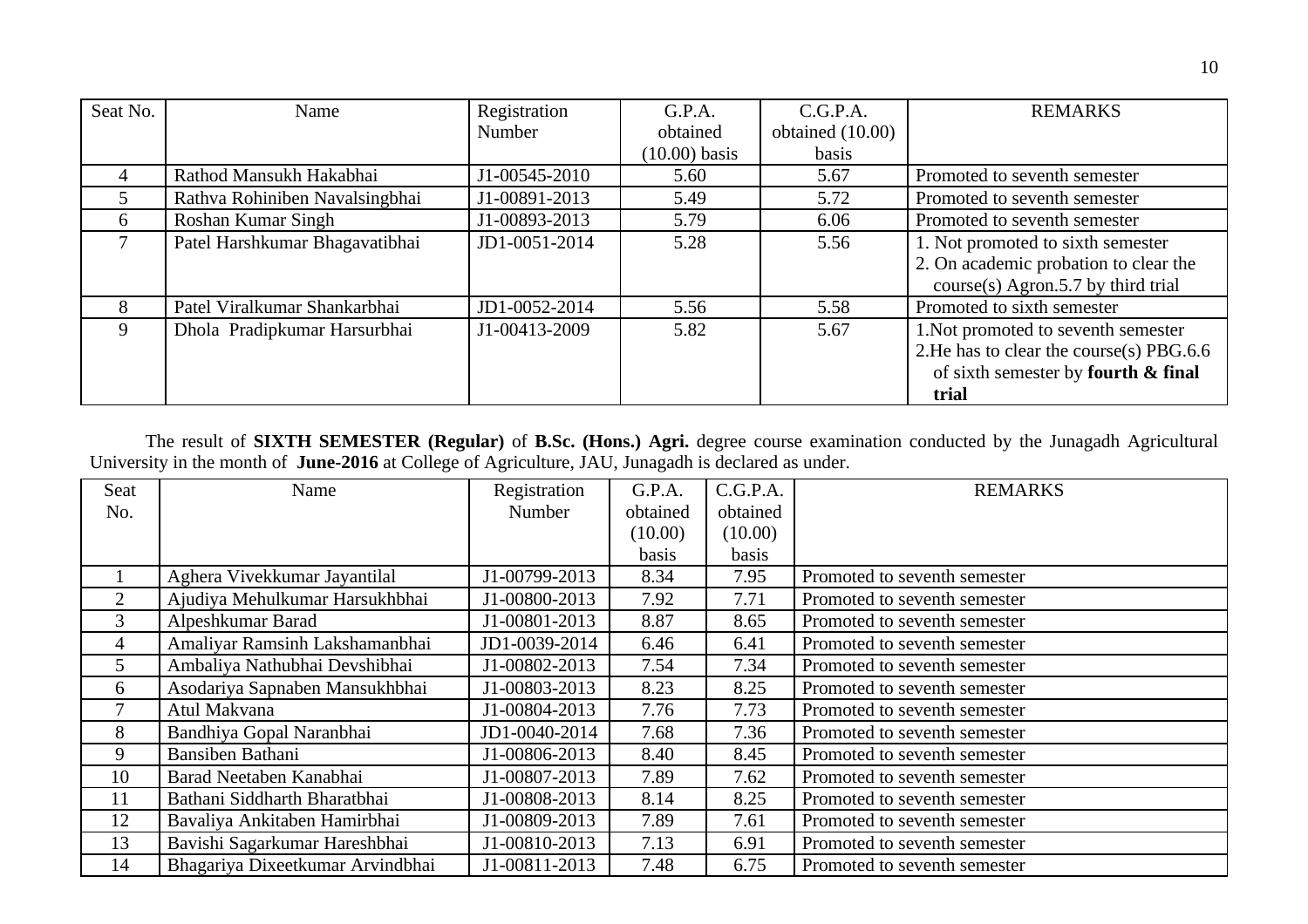| Seat            | Name                               | Registration  | G.P.A.   | C.G.P.A. | <b>REMARKS</b>                                  |
|-----------------|------------------------------------|---------------|----------|----------|-------------------------------------------------|
| No.             |                                    | Number        | obtained | obtained |                                                 |
|                 |                                    |               | (10.00)  | (10.00)  |                                                 |
|                 |                                    |               | basis    | basis    |                                                 |
| 15              | Bhalu Avani Vinodbhai              | J1-00812-2013 | 8.32     | 7.93     | Promoted to seventh semester                    |
| 16              | Bharadava Archana Vijaybhai        | J1-00813-2013 | 7.67     | 7.61     | Promoted to seventh semester                    |
| 17              | Bhimani Poojaben Chaturbhai        | J1-00816-2013 | 6.68     | 6.74     | Promoted to seventh semester                    |
| 18              | Bhoi Ketankumar Ghanshyambhai      | JD1-0041-2014 | 6.58     | 6.41     | Promoted to seventh semester                    |
| 19              | Bhut Nishant Himmatbhai            | J1-00817-2013 | 7.28     | 6.88     | Promoted to seventh semester                    |
| 20              | Bhut Rushabh Prafulbhai            | J1-00818-2013 | 7.11     | 6.84     | Promoted to seventh semester                    |
| 21              | Bhuva Jaykumar Vivekbhai           | J1-00819-2013 | 7.49     | 7.14     | Promoted to seventh semester                    |
| 22              | Borsaniya Mayankkumar Haridas      | J1-00820-2013 | 7.75     | 7.28     | Promoted to seventh semester                    |
| 23              | Changela Priyanka Subhashbhai      | J1-00821-2013 | 8.26     | 7.79     | Promoted to seventh semester                    |
| $\overline{24}$ | Chaudhari Swatikumari Gumanbhai    | JD1-0042-2014 | 5.53     | 5.60     | 1. Promoted to seventh semester                 |
|                 |                                    |               |          |          | 2. On academic probation to clear the course(s) |
|                 |                                    |               |          |          | PBG.6.6 and Ag.Econ.6.5 by second trial         |
| 25              | Chavada Zarana Pravinbhai          | J1-00822-2013 | 7.65     | 7.40     | Promoted to seventh semester                    |
| 26              | Chavda Reenaben Parbatbhai         | J1-00824-2013 | 6.71     | 6.26     | Promoted to seventh semester                    |
| 27              | Chavda Shivangi Bipinkumar         | J1-00825-2013 | 7.59     | 7.54     | Promoted to seventh semester                    |
| 28              | Chavda Sohil Naranbhai             | 3010113019    | 6.34     | 6.47     | Promoted to seventh semester                    |
| 29              | Chikhaliya Jaydip Pragjibhai       | JD1-0043-2014 | 7.20     | 6.96     | Promoted to seventh semester                    |
| 30              | Dal Asifhusen Bodubhai             | JD1-0044-2014 | 7.73     | 7.67     | Promoted to seventh semester                    |
| 31              | Dankhra Minal Laxmanbhai           | J1-00826-2013 | 8.57     | 8.46     | Promoted to seventh semester                    |
| $\overline{32}$ | Delvadiya Harshkumar Mansukhbhai   | J1-00827-2013 | 7.86     | 7.57     | Promoted to seventh semester                    |
| 33              | Dervaliya Balvantbhai Chhaganbhai  | J1-00828-2013 | 7.92     | 7.67     | Promoted to seventh semester                    |
| 34              | Dobariya Bhadreshkumar Harsukhbhai | JD1-0045-2014 | 7.46     | 7.20     | Promoted to seventh semester                    |
| 35              | Dobariya Binita Gopalbhai          | J1-00829-2013 | 8.53     | 8.44     | Promoted to seventh semester                    |
| 36              | Faridoon Fazli                     | J1-00830-2013 | 5.44     | 5.67     | 1. Promoted to seventh semester                 |
|                 |                                    |               |          |          | 2. On academic probation to clear the course(s) |
|                 |                                    |               |          |          | Agron.6.8 and PBG.6.6 by second trial           |
| 37              | Gajera Chintankumar Hareshbhai     | JD1-0046-2014 | 6.96     | 6.81     | Promoted to seventh semester                    |
| $\overline{38}$ | Galchar Sagar Naranbhai            | J1-00832-2013 | 6.36     | 6.43     | Promoted to seventh semester                    |
| 39              | Ghaghara Ankitaben Gopalbhai       | J1-00833-2013 | 8.65     | 8.38     | Promoted to seventh semester                    |
| 40              | Ghetiya Nisha Girdharlal           | J1-00834-2013 | 8.24     | 8.15     | Promoted to seventh semester                    |
| 41              | Gujjar Pravin Nagjibhai            | JD1-0048-2014 | 7.62     | 7.30     | Promoted to seventh semester                    |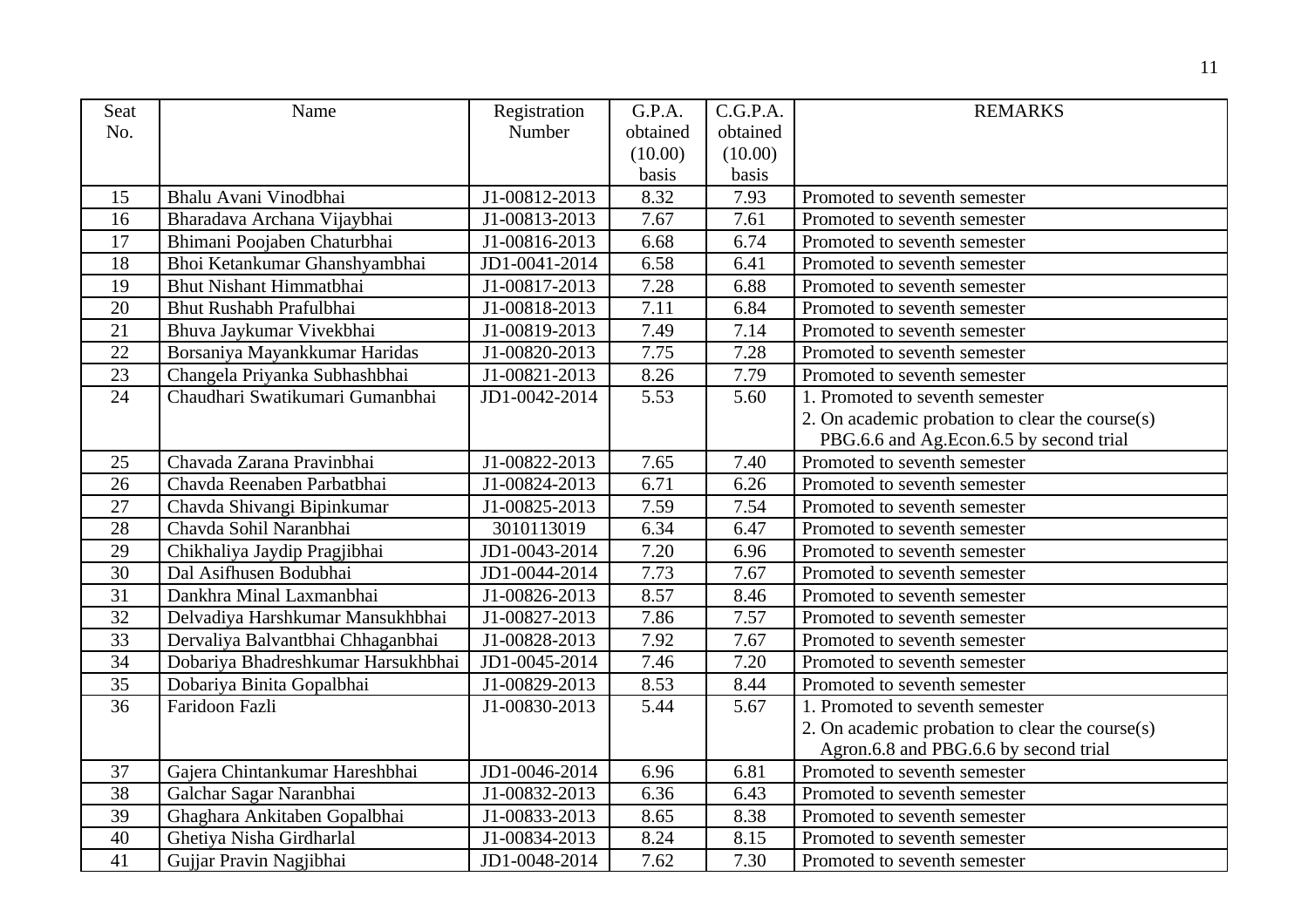| <b>Seat</b>     | Name                             | Registration  | G.P.A.   | C.G.P.A. | <b>REMARKS</b>               |
|-----------------|----------------------------------|---------------|----------|----------|------------------------------|
| No.             |                                  | Number        | obtained | obtained |                              |
|                 |                                  |               | (10.00)  | (10.00)  |                              |
|                 |                                  |               | basis    | basis    |                              |
| 42              | Hadiya Kiran Bhavanbhai          | J1-00835-2013 | 8.48     | 8.10     | Promoted to seventh semester |
| 43              | Hetalben Ramani                  | J1-00836-2013 | 8.18     | 8.03     | Promoted to seventh semester |
| 44              | Hirpara Amita Bhagavanjibhai     | J1-00838-2013 | 7.95     | 7.57     | Promoted to seventh semester |
| 45              | Hirpara Bhadresh Girdharbhai     | J1-00839-2013 | 8.46     | 7.89     | Promoted to seventh semester |
| 46              | Hridya. T.G                      | J1-00840-2013 | 8.34     | 8.23     | Promoted to seventh semester |
| 47              | Humbal Nehali Bhagavanjibhai     | J1-00841-2013 | 7.76     | 7.54     | Promoted to seventh semester |
| 48              | Jadeja Shaktirajsinh Balvantsinh | J1-00842-2013 | 8.44     | 8.28     | Promoted to seventh semester |
| 49              | Jasani Dharmik Kanjibhai         | J1-00843-2013 | 6.96     | 6.47     | Promoted to seventh semester |
| 50              | Jetpariya Chandresh Kantilal     | J1-00844-2013 | 6.70     | 6.41     | Promoted to seventh semester |
| $\overline{51}$ | Junjiya Sonalben Soningbhai      | J1-00845-2013 | 7.35     | 6.90     | Promoted to seventh semester |
| $\overline{52}$ | Kabariya Vivek Chaturbhai        | J1-00846-2013 | 7.35     | 6.84     | Promoted to seventh semester |
| $\overline{53}$ | Kakkad Deep Mukeshbhai           | J1-00847-2013 | 8.01     | 7.55     | Promoted to seventh semester |
| 54              | Kalariya Sonaliben Mahendrabhai  | J1-00848-2013 | 8.40     | 7.74     | Promoted to seventh semester |
| 55              | Kasundra Keyur Chandulal         | J1-00851-2013 | 7.52     | 7.26     | Promoted to seventh semester |
| 56              | Khunt Krimpal Ratilal            | J1-00852-2013 | 8.65     | 7.87     | Promoted to seventh semester |
| 57              | Korat Hiteshvariben Vijaybhai    | J1-00853-2013 | 8.62     | 8.24     | Promoted to seventh semester |
| 58              | Korat Nirav Mansukhbhai          | J1-00854-2013 | 8.62     | 8.32     | Promoted to seventh semester |
| $\overline{59}$ | Lakha Wasim Isabhai              | J1-00856-2013 | 6.32     | 6.38     | Promoted to seventh semester |
| 60              | Makadia Meeraben Manojkumar      | J1-00857-2013 | 7.36     | 7.24     | Promoted to seventh semester |
| 61              | Makavana Sagar Bhagvanjibhai     | JD1-0050-2014 | 8.29     | 7.45     | Promoted to seventh semester |
| 62              | Makwana Nayankumar Dilipbhai     | J1-00858-2013 | 6.69     | 7.08     | Promoted to seventh semester |
| 63              | Malam Kuldeep Vaidebhai          | J1-00859-2013 | 8.09     | 7.76     | Promoted to seventh semester |
| 64              | Malam Mayuri Jamanadas           | J1-00860-2013 | 8.70     | 8.40     | Promoted to seventh semester |
| 65              | Marakana Hardikkumar Jentilal    | J1-00861-2013 | 8.58     | 8.41     | Promoted to seventh semester |
| 66              | Mayur Kumar Sonagara             | J1-00862-2013 | 8.53     | 8.54     | Promoted to seventh semester |
| 67              | Mevada Ravina Rameshbhai         | J1-00863-2013 | 8.02     | 7.26     | Promoted to seventh semester |
| 68              | Mohammad Omer Hamidi             | J1-00864-2013 | 7.10     | 6.68     | Promoted to seventh semester |
| 69              | Monika Ranva                     | J1-00865-2013 | 7.94     | 7.88     | Promoted to seventh semester |
| 70              | Nagani Charlskumar Mukeshbhai    | J1-00866-2013 | 7.92     | 7.68     | Promoted to seventh semester |
| 71              | Odedara Bharati Arajan           | J1-00867-2013 | 7.04     | 6.72     | Promoted to seventh semester |
| 72              | Odedra Vanitaben Lakhmanbhai     | J1-00868-2013 | 7.24     | 7.03     | Promoted to seventh semester |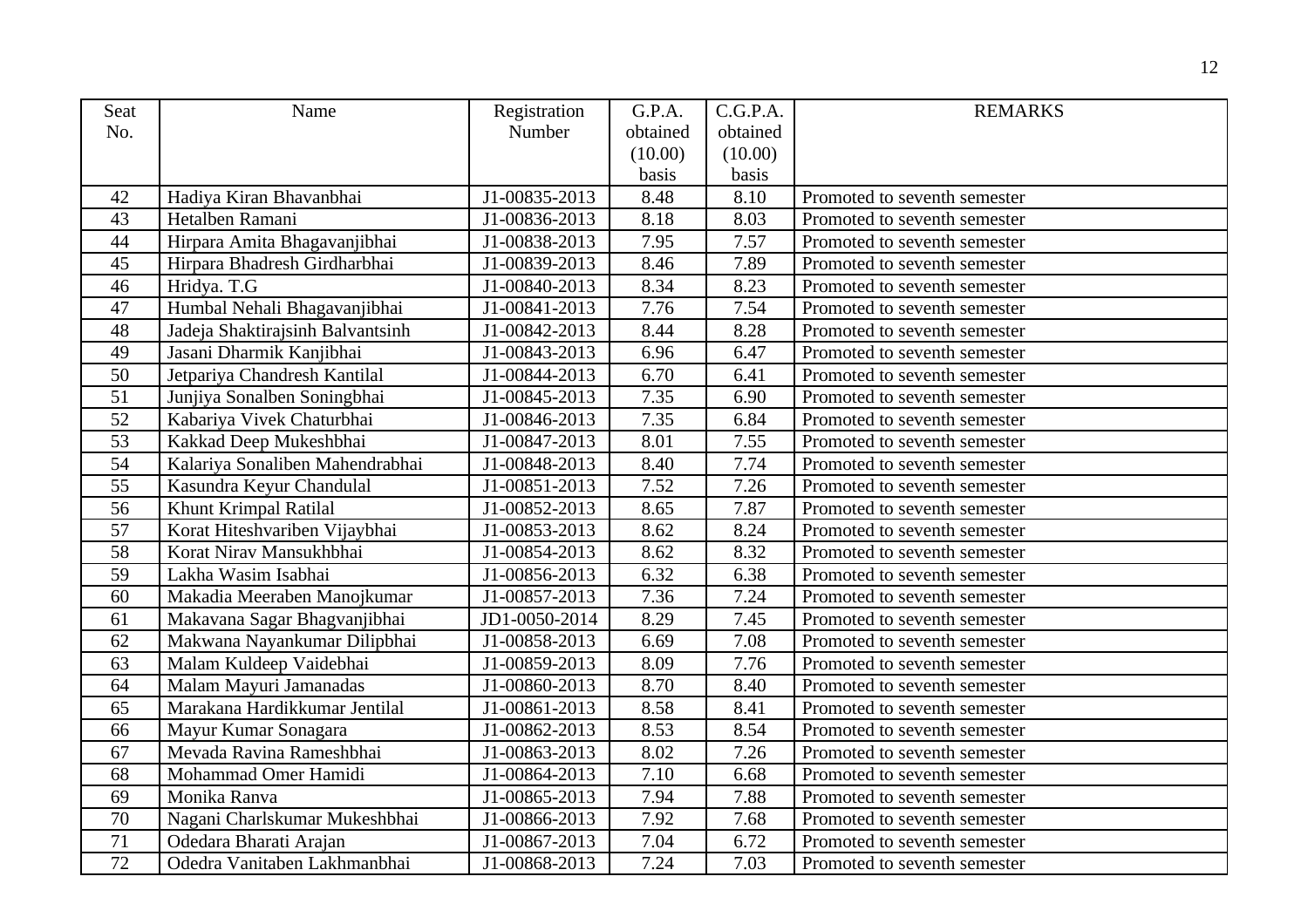| Seat            | Name                           | Registration  | G.P.A.   | C.G.P.A. | <b>REMARKS</b>                                  |
|-----------------|--------------------------------|---------------|----------|----------|-------------------------------------------------|
| No.             |                                | Number        | obtained | obtained |                                                 |
|                 |                                |               | (10.00)  | (10.00)  |                                                 |
|                 |                                |               | basis    | basis    |                                                 |
| 73              | Paghadar Priyank Jamanbhai     | J1-00869-2013 | 8.66     | 8.35     | Promoted to seventh semester                    |
| 74              | Palas Nrugmala Maheshchandra   | J1-00533-2010 | 5.33     | 5.43     | 1. Promoted to seventh semester                 |
|                 |                                |               |          |          | 2. On academic probation to clear the course(s) |
|                 |                                |               |          |          | PBG.6.6 and Ag.Econ.6.5 by second trial         |
| 75              | Panara Chintankumar Dinesh     | J1-00870-2013 | 7.17     | 6.72     | Promoted to seventh semester                    |
| $\overline{76}$ | Pandya Yash Sanatkumar         | J1-00871-2013 | 7.34     | 7.27     | Promoted to seventh semester                    |
| 77              | Pansuriya Yashkumar Ashokbhai  | J1-00872-2013 | 8.35     | 7.98     | Promoted to seventh semester                    |
| 78              | Pargi Ashokkumar Lalsinh       | J1-00873-2013 | 7.28     | 6.35     | Promoted to seventh semester                    |
| 79              | Parmar Karankumar Hiralal      | J1-00874-2013 | 7.53     | 6.92     | Promoted to seventh semester                    |
| 80              | Parmar Mittalbahen Chaturbhai  | J1-00875-2013 | 7.76     | 7.20     | Promoted to seventh semester                    |
| 81              | Parmar Shraddhaben Ramsingbhai | J1-00877-2013 | 7.77     | 7.16     | Promoted to seventh semester                    |
| 82              | Patel Divyaben Hareshbhai      | J1-00878-2013 | 8.19     | 7.77     | Promoted to seventh semester                    |
| 83              | Patel Hetalkumari Chhabilbhai  | J1-00879-2013 | 6.28     | 6.46     | 1. Promoted to seventh semester                 |
|                 |                                |               |          |          | 2. On academic probation to clear the course(s) |
|                 |                                |               |          |          | PBG.6.6 by second trial                         |
| 84              | Patel Jayprakash Vallabhbhai   | J1-00880-2013 | 7.02     | 6.55     | Promoted to seventh semester                    |
| 85              | Patel Vedangi Ashok            | J1-00881-2013 | 7.92     | 7.61     | Promoted to seventh semester                    |
| 86              | Piprotar Pratik Vijaybhai      | J1-00883-2013 | 7.67     | 7.53     | Promoted to seventh semester                    |
| 87              | Pithiya Divyesh Jagmalbhai     | J1-00884-2013 | 7.34     | 7.01     | Promoted to seventh semester                    |
| $\overline{88}$ | Pithiya Kuldipkumar Ramnikbhai | J1-00885-2013 | 7.68     | 7.32     | Promoted to seventh semester                    |
| 89              | Pithiya Maheshkumar Maldebhai  | JD1-0053-2014 | 6.76     | 6.38     | Promoted to seventh semester                    |
| 90              | Puchhadiya Komalben Maldebhai  | J1-00886-2013 | 7.54     | 7.28     | Promoted to seventh semester                    |
| 91              | Ram Anandkumar Arjanbhai       | J1-00887-2013 | 7.70     | 7.72     | Promoted to seventh semester                    |
| 92              | Rathava Sunilbhai Govindbhai   | J1-00889-2013 | 7.12     | 6.69     | Promoted to seventh semester                    |
| 93              | Rathod Mansukh Hakabhai        | J1-00545-2010 | 6.00     | 5.73     | 1. Promoted to seventh semester                 |
|                 |                                |               |          |          | 2. On academic probation to clear the course(s) |
|                 |                                |               |          |          | Pl.Path.6.5 by second trial                     |
| 94              | Rathod Rajsinh Bhupatbhai      | J1-00890-2013 | 6.44     | 6.36     | Promoted to seventh semester                    |
| 95              | Rathva Rohiniben Navalsingbhai | J1-00891-2013 | 5.98     | 5.77     | 1. Promoted to seventh semester                 |
|                 |                                |               |          |          | 2. On academic probation to clear the course(s) |
|                 |                                |               |          |          | PBG.6.6 by second trial                         |
| 96              | Ratiya Puja Bhimabhai          | J1-00892-2013 | 7.33     | 7.36     | Promoted to seventh semester                    |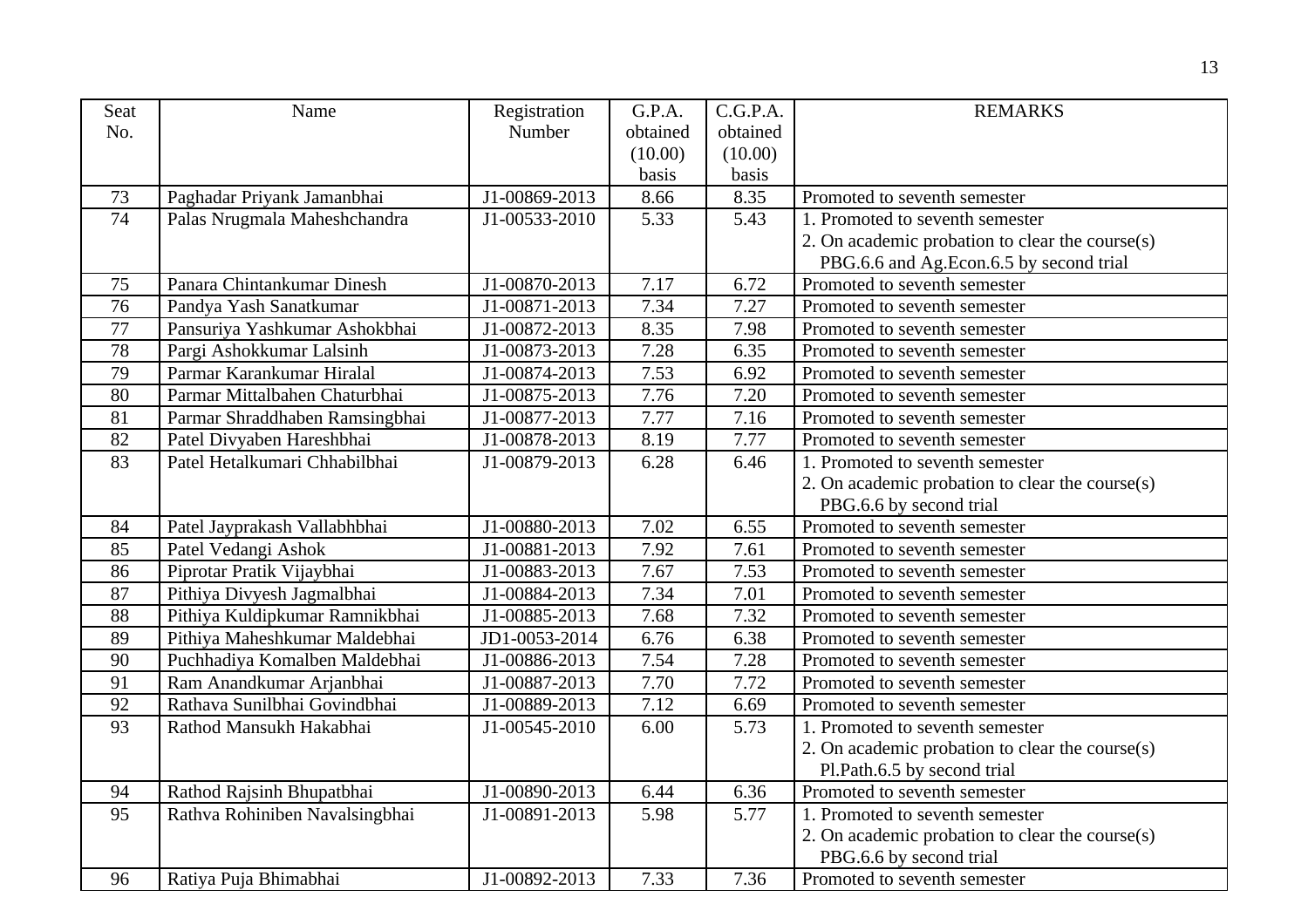| Seat | Name                              | Registration  | G.P.A.   | C.G.P.A. | <b>REMARKS</b>                                  |
|------|-----------------------------------|---------------|----------|----------|-------------------------------------------------|
| No.  |                                   | Number        | obtained | obtained |                                                 |
|      |                                   |               | (10.00)  | (10.00)  |                                                 |
|      |                                   |               | basis    | basis    |                                                 |
| 97   | Roshan Kumar Singh                | J1-00893-2013 | 5.69     | 5.99     | 1. Promoted to seventh semester                 |
|      |                                   |               |          |          | 2. On academic probation to clear the course(s) |
|      |                                   |               |          |          | PBG.6.6 by second trial                         |
| 98   | Rupapara Mayuri Dipakbhai         | J1-00894-2013 | 8.60     | 7.97     | Promoted to seventh semester                    |
| 99   | Sangani Jaydip Ravajibhai         | J1-00895-2013 | 7.57     | 7.13     | Promoted to seventh semester                    |
| 100  | Sapra Rohitkumar Janabhai         | J1-00896-2013 | 6.95     | 6.42     | Promoted to seventh semester                    |
| 101  | Sariya Nareshkumar Babubhai       | J1-00897-2013 | 6.38     | 6.44     | Promoted to seventh semester                    |
| 102  | Satasiya Bansikumar Ashokbhai     | J1-00898-2013 | 7.38     | 7.04     | Promoted to seventh semester                    |
| 103  | Savaliya Ankur Vinodbhai          | J1-00899-2013 | 7.65     | 7.40     | Promoted to seventh semester                    |
| 104  | Seta Sagar Narshibhai             | J1-00900-2013 | 7.81     | 7.74     | Promoted to seventh semester                    |
| 105  | Solanki Gautamkumar Veljibhai     | JD1-0056-2014 | 6.65     | 6.67     | Promoted to seventh semester                    |
| 106  | Solanki Kirankumar Dineshbhai     | J1-00901-2013 | 7.19     | 6.79     | Promoted to seventh semester                    |
| 107  | Solanki Sandhya Mavjibhai         | J1-00902-2013 | 7.72     | 7.32     | Promoted to seventh semester                    |
| 108  | Sruthy. M                         | J1-00903-2013 | 8.46     | 8.40     | Promoted to seventh semester                    |
| 109  | Suresh Kumar                      | J1-00904-2013 | 7.69     | 7.81     | Promoted to seventh semester                    |
| 110  | Sutariya Paras Bavchandbhai       | JD1-0057-2014 | 6.18     | 6.38     | Promoted to seventh semester                    |
| 111  | Suva Aravindbhai Khimabhai        | J1-00905-2013 | 7.15     | 7.12     | Promoted to seventh semester                    |
| 112  | Talaviya Harshangkumar Govindbhai | J1-00906-2013 | 7.56     | 7.20     | Promoted to seventh semester                    |
| 113  | Tankodara Kalpeshkumar            | J1-00907-2013 | 7.63     | 7.21     | Promoted to seventh semester                    |
|      | Dineshkumar                       |               |          |          |                                                 |
| 114  | Thakor Vinuji Valaji              | J1-00909-2013 | 8.07     | 7.47     | Promoted to seventh semester                    |
| 115  | Thesia Ravikumar Pravinbhai       | J1-00788-2012 | 6.14     | 6.12     | 1. Promoted to seventh semester                 |
|      |                                   |               |          |          | 2. On academic probation to clear the course(s) |
|      |                                   |               |          |          | Pl.Path.6.5 by second trial                     |
| 116  | Thesiya Mayur Rajeshbhai          | J1-00910-2013 | 8.79     | 8.45     | Promoted to seventh semester                    |
| 117  | Trapasiya Akhsaykumar Pravinbhai  | J1-00911-2013 | 7.42     | 6.68     | Promoted to seventh semester                    |
| 118  | Trivedi Nikhil Pravinchandra      | J1-00912-2013 | 8.53     | 8.16     | Promoted to seventh semester                    |
| 119  | Vadhavana Sohankumar Bhaturbhai   | J1-00913-2013 | 8.89     | 8.79     | Promoted to seventh semester                    |
| 120  | Valiya Sanjaybhai Savajibhai      | J1-00914-2013 | 7.52     | 7.23     | Promoted to seventh semester                    |
| 121  | Vidya Mol.V                       | J1-00915-2013 | 8.43     | 8.39     | Promoted to seventh semester                    |
| 122  | Vijaykumar Damor                  | J1-00916-2013 | 7.54     | 7.29     | Promoted to seventh semester                    |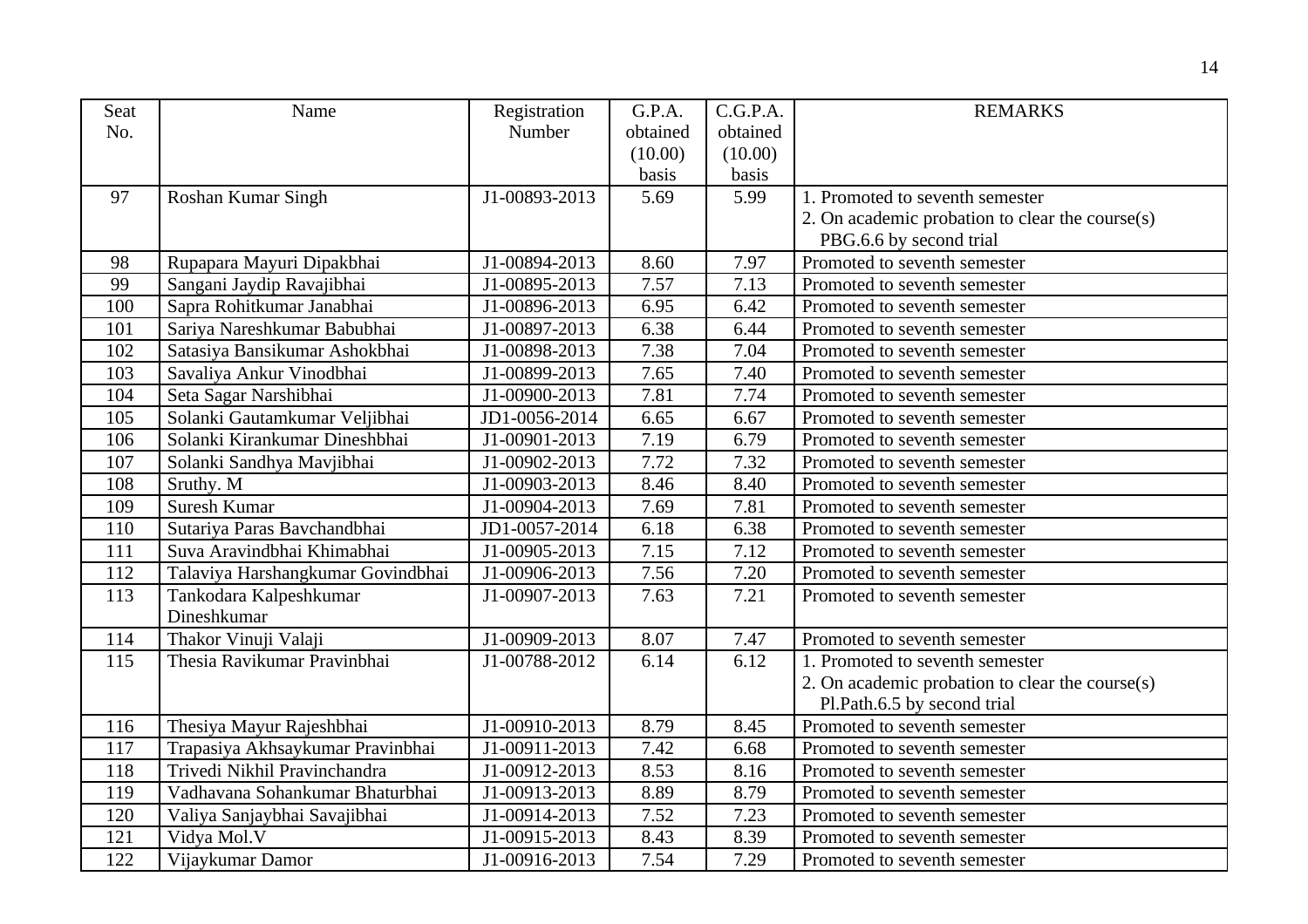| Seat | Name                           | Registration  | G.P.A.   | C.G.P.A. | <b>REMARKS</b>                                     |
|------|--------------------------------|---------------|----------|----------|----------------------------------------------------|
| No.  |                                | Number        | obtained | obtained |                                                    |
|      |                                |               | (10.00)  | (10.00)  |                                                    |
|      |                                |               | basis    | basis    |                                                    |
| 123  | Viramgama Dharaben Chhaganbhai | J1-00917-2013 | 7.56     | 7.29     | Promoted to seventh semester                       |
| 124  | Virani Hetviben Bharatbhai     | J1-00918-2013 | 8.72     | 8.58     | Promoted to seventh semester                       |
| 125  | Yogendra Singh                 | J1-00919-2013 | 6.93     | 7.25     | Promoted to seventh semester                       |
| 126  | Zala Dimpalben Mansinhbhai     | J1-00920-2013 | 7.39     | 7.10     | Promoted to seventh semester                       |
| 127  | Zora Sureshkumar Kalabhai      | JD1-0058-2014 | 7.33     | 7.19     | Promoted to seventh semester                       |
| 128  | Bed Rahul Parabatbhai          | J1-00486-2010 | 5.11     | 5.43     | 1. Not promoted to eighth semester                 |
|      |                                |               |          |          | 2. On academic probation to clear the course(s)    |
|      |                                |               |          |          | PBG.6.6 by fourth & final trial                    |
| 129  | Dhola Pradipkumar Harsurbhai   | J1-00413-2009 | 5.43     | 5.62     | 1. Not promoted to seventh semester                |
|      |                                |               |          |          | 2. On academic probation to clear the course(s)    |
|      |                                |               |          |          | PBG.6.6 by fourth & final trial                    |
| 130  | Vasava Dhaval Manubhai         | J1-00670-2011 | 1.04     | 4.93     | 1. Not promoted to seventh semester                |
|      |                                |               |          |          | 2. On academic probation to clear the course(s)    |
|      |                                |               |          |          | Pl.Path.6.4, Ag.Extn.6.4, Envs.6.1, Ag.Engg.6.4,   |
|      |                                |               |          |          | Agron.6.8, Agron.6.9, Ag.Chem.6.3, PBG.6.6,        |
|      |                                |               |          |          | Pl.Path.6.5, Ag.Econ.6.5 and Ag.Ento.6.4 by fourth |
|      |                                |               |          |          | & final trial                                      |

 **The result of EIGHTH SEMESTER (Regular) of B.Sc. (Hons.) Agri. degree course examination conducted by the Junagadh Agricultural University in the month of June-2016 at College of Agriculture, JAU, Junagadh is declared as under.**

| Seat No.                | Name                           | <b>Registration Number</b> | G.P.A.           | O.G.P.A.         | Remarks                             |
|-------------------------|--------------------------------|----------------------------|------------------|------------------|-------------------------------------|
|                         |                                |                            | obtained (10.00) | obtained (10.00) |                                     |
|                         |                                |                            | basis            | basis            |                                     |
|                         | Apnesh Kumar Katara            | J1-00684-2012              | 7.51             | 7.42             | <b>First Class</b>                  |
|                         | Aprajita Kesarwani             | J1-00685-2012              | 8.18             | 8.16             | <b>First Class with Distinction</b> |
|                         | Atul Rathava                   | J1-00686-2012              | 8.25             | 8.01             | <b>First Class with Distinction</b> |
| $\overline{\mathbf{4}}$ | Bajaniya Nidhiben Arjanbhai    | J1-00687-2012              | 7.55             | 7.17             | <b>First Class</b>                  |
|                         | Baldaniya Manishbhai Jodhabhai | J1-00688-2012              | 7.93             | 7.10             | <b>First Class</b>                  |
| 6                       | Baraiya Vipul Karshan          | J1-00691-2012              | 8.56             | 7.73             | <b>First Class with Distinction</b> |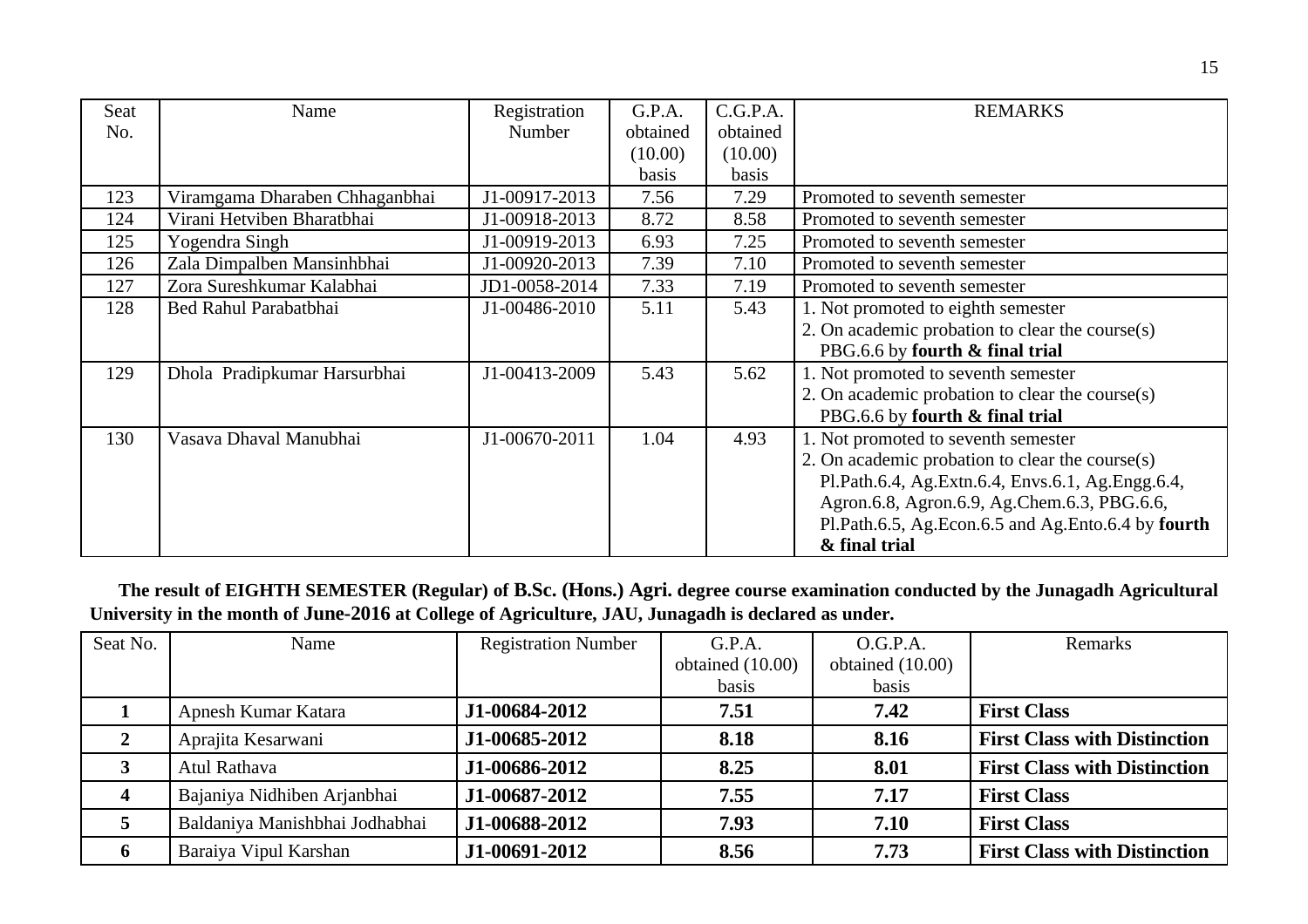| Seat No.       | Name                                  | <b>Registration Number</b> | G.P.A.           | O.G.P.A.         | Remarks                             |
|----------------|---------------------------------------|----------------------------|------------------|------------------|-------------------------------------|
|                |                                       |                            | obtained (10.00) | obtained (10.00) |                                     |
|                |                                       |                            | basis            | basis            |                                     |
| $\overline{7}$ | Baria Vishalkumar Amarsinh            | J1-00692-2012              | 7.73             | 7.04             | <b>First Class</b>                  |
| 8              | Barsiya Rutuben Arvindbhai            | J1-00693-2012              | 8.70             | 8.28             | <b>First Class with Distinction</b> |
| 9              | Bavaliya Hasmukhbhai Jemabhai         | J1-00694-2012              | 7.99             | 7.84             | <b>First Class with Distinction</b> |
| 10             | Chaudhari Ankitkumar Ashokbhai        | J1-00700-2012              | 8.09             | 7.88             | <b>First Class with Distinction</b> |
| 11             | Chauhan Pratikkumar Sudhirbhai        | J1-00701-2012              | 8.00             | 7.51             | <b>First Class with Distinction</b> |
| 12             | <b>Dhaval Gohel</b>                   | J1-00711-2012              | 8.68             | 8.19             | <b>First Class with Distinction</b> |
| 13             | Gajera Foram Vitthalbhai              | J1-00716-2012              | 8.04             | 7.63             | <b>First Class with Distinction</b> |
| 14             | Ganvit Jigneshkumar Bhagubhai         | J1-00718-2012              | 8.00             | 7.30             | <b>First Class</b>                  |
| 15             | Godhani Mitalben Rameshbhai           | J1-00722-2012              | 8.57             | 7.90             | <b>First Class with Distinction</b> |
| 16             | Gothaliya Dikshita Rajeshbhai         | J1-00724-2012              | 8.02             | 8.16             | <b>First Class with Distinction</b> |
| 17             | Hingladiya Jigneshkumar<br>Prabhubhai | J1-00728-2012              | 7.38             | 7.18             | <b>First Class</b>                  |
| 18             | Jadav Aniruddhsinh Haribhai           | J1-00731-2012              | 8.25             | 7.13             | <b>First Class</b>                  |
| 19             | Jadav Danabhai Arjanbhai              | J1-00732-2012              | 8.27             | 7.60             | <b>First Class with Distinction</b> |
| 20             | Jadeja Khushbuba Mahavirsinh          | J1-00733-2012              | 8.25             | 7.54             | <b>First Class with Distinction</b> |
| 21             | Jivani Harshal Kishorbhai             | J1-00735-2012              | 8.47             | 8.13             | <b>First Class with Distinction</b> |
| 22             | Joshi Bhartiben Mahashankarbhai       | J1-00736-2012              | 8.42             | 8.02             | <b>First Class with Distinction</b> |
| 23             | Km Sonam Rani Agrahari                | J1-00746-2012              | 8.23             | 8.14             | <b>First Class with Distinction</b> |
| 24             | Kotak Jigar Narendrabhai              | J1-00747-2012              | 8.27             | 7.57             | <b>First Class with Distinction</b> |
| 25             | Kucha Hareshkumar Chhaganbhai         | J1-00748-2012              | 7.24             | 6.96             | <b>First Class</b>                  |
| 26             | Ms. Meenu Meena                       | J1-00754-2012              | 7.04             | 7.33             | <b>First Class</b>                  |
| 27             | Nakum Sanjaybhai Dahyabhai            | J1-00756-2012              | 7.86             | 7.07             | <b>First Class</b>                  |
| 28             | Parmar Vinod Karshanbhai              | J1-00764-2012              | 7.43             | 6.98             | <b>First Class</b>                  |
| 29             | Patel Divya Sunilkumar                | J1-00766-2012              | 8.82             | 8.11             | <b>First Class with Distinction</b> |
| 30             | Patel Himalay Rajeshbhai              | J1-00768-2012              | 8.49             | 8.31             | <b>First Class with Distinction</b> |
| 31             | Pateliya Anilkumar Bhagvanbhai        | J1-00770-2012              | 7.34             | 6.96             | <b>First Class</b>                  |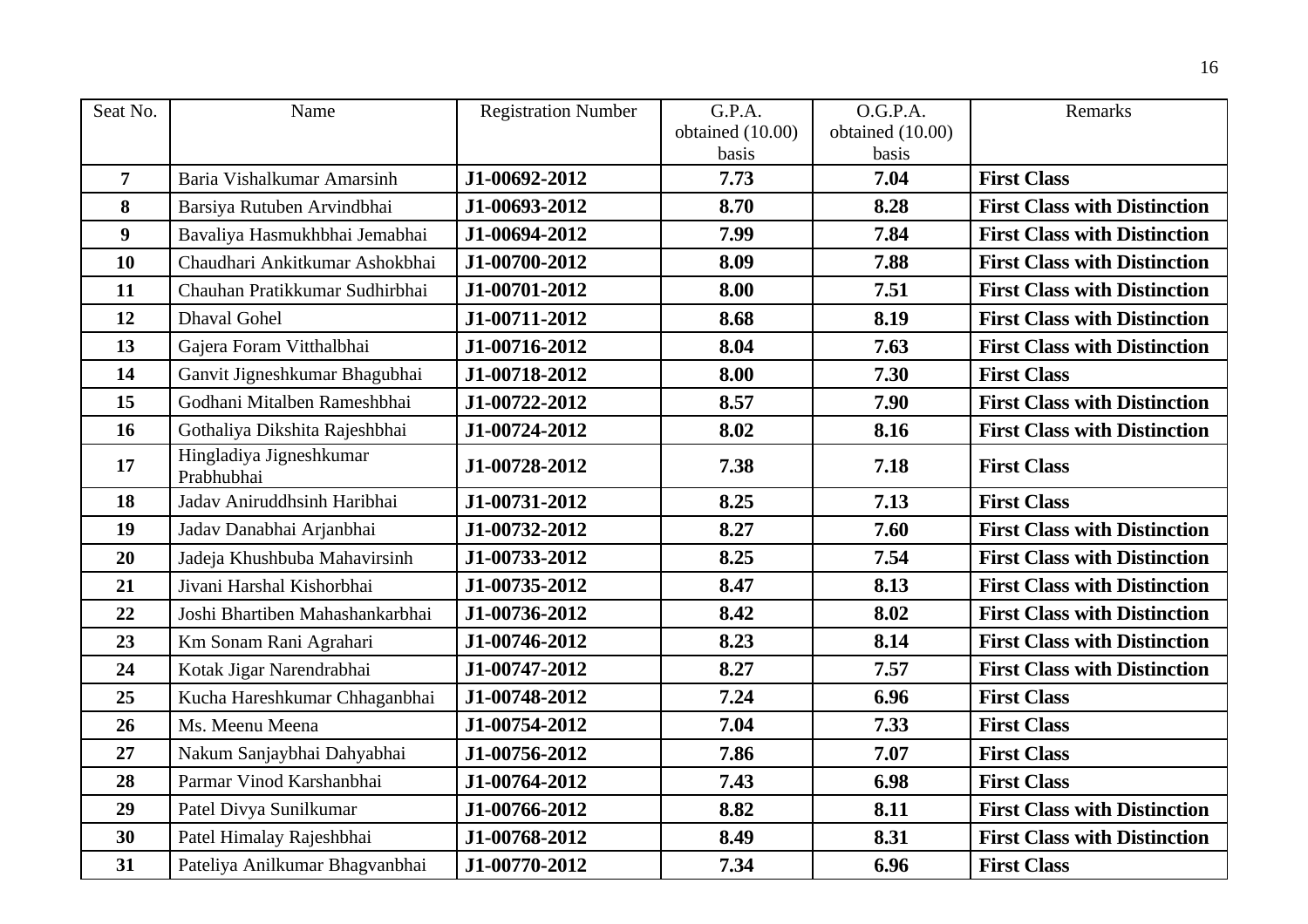| Seat No. | Name                                | <b>Registration Number</b> | G.P.A.           | O.G.P.A.         | Remarks                             |
|----------|-------------------------------------|----------------------------|------------------|------------------|-------------------------------------|
|          |                                     |                            | obtained (10.00) | obtained (10.00) |                                     |
|          |                                     |                            | basis            | basis            |                                     |
| 32       | Poshiya Prima Girdharbhai           | J1-00774-2012              | 7.94             | 7.67             | <b>First Class with Distinction</b> |
| 33       | Raiyani Vipul Nitinbhai             | J1-00777-2012              | 8.32             | 7.60             | <b>First Class with Distinction</b> |
| 34       | Vadaliya Bhumikaben<br>Mansukhbhai  | J1-00791-2012              | 8.74             | 8.14             | <b>First Class with Distinction</b> |
| 35       | Barad Sachin Haribhai               | J1-00690-2012              | 7.15             | 6.71             | <b>First Class</b>                  |
| 36       | Bavisa Rupaben Vinubhai             | J1-00695-2012              | 8.79             | 8.04             | <b>First Class with Distinction</b> |
| 37       | Bhoot Harikrushn Vallabhbhai        | J1-00698-2012              | 7.31             | 6.88             | <b>First Class</b>                  |
| 38       | Bhut Vishal Vasharambhai            | J1-00699-2012              | 7.16             | 6.82             | <b>First Class</b>                  |
| 39       | Chavda Nikunj Shivrambhai           | J1-00703-2012              | 8.62             | 7.87             | <b>First Class with Distinction</b> |
| 40       | Damor Mayurkumar Premjibhai         | J1-00707-2012              | 7.91             | 7.21             | <b>First Class</b>                  |
| 41       | Davara Monaliben Ashokbhai          | J1-00708-2012              | 8.48             | 7.58             | <b>First Class with Distinction</b> |
| 42       | Hirapara Monika Mansukhbhai         | J1-00730-2012              | 8.18             | 7.53             | <b>First Class with Distinction</b> |
| 43       | Kachhadiya Ketan Dhirubhai          | J1-00607-2011              | 7.20             | 6.64             | <b>First Class</b>                  |
| 44       | Kaneria Prashant Bharatbhai         | J1-00739-2012              | 8.37             | 7.91             | <b>First Class with Distinction</b> |
| 45       | Kantariya Ghanshyambhai<br>Kalabhai | J1-00740-2012              | 7.48             | 6.82             | <b>First Class</b>                  |
| 46       | Kathrotiya Krunal Vinubhai          | J1-00616-2011              | 7.70             | 6.62             | <b>First Class</b>                  |
| 47       | Lunagariya Nidhi Pravinbhai         | J1-00751-2012              | 8.43             | 7.78             | <b>First Class with Distinction</b> |
| 48       | Padaliya Shivam Rameshbhai          | J1-00758-2012              | 8.73             | 7.85             | <b>First Class with Distinction</b> |
| 49       | Padavi Saraswati Rameshbhai         | J1-00759-2012              | 7.28             | 6.42             | <b>Second Class</b>                 |
| 50       | Patat Rakesh Dharnatbhai            | J1-00765-2012              | 7.06             | 6.52             | <b>First Class</b>                  |
| 51       | Patel Hiralkumar Narottambhai       | J1-00769-2012              | 7.33             | 6.65             | <b>First Class</b>                  |
| 52       | Rathod Atulkumar Rameshbhai         | J1-00778-2012              | 7.57             | 6.96             | <b>First Class</b>                  |
| 53       | Rathod Maheshkumar<br>Bhagavanbhai  | S1-00697-2012              | 7.47             | 6.59             | <b>First Class</b>                  |
| 54       | Ribadiya Truptiben Rajeshbhai       | J1-00780-2012              | 8.39             | 7.72             | <b>First Class with Distinction</b> |
| 55       | Rupapara Bhavinkumar                | J1-00781-2012              | 8.21             | 7.85             | <b>First Class with Distinction</b> |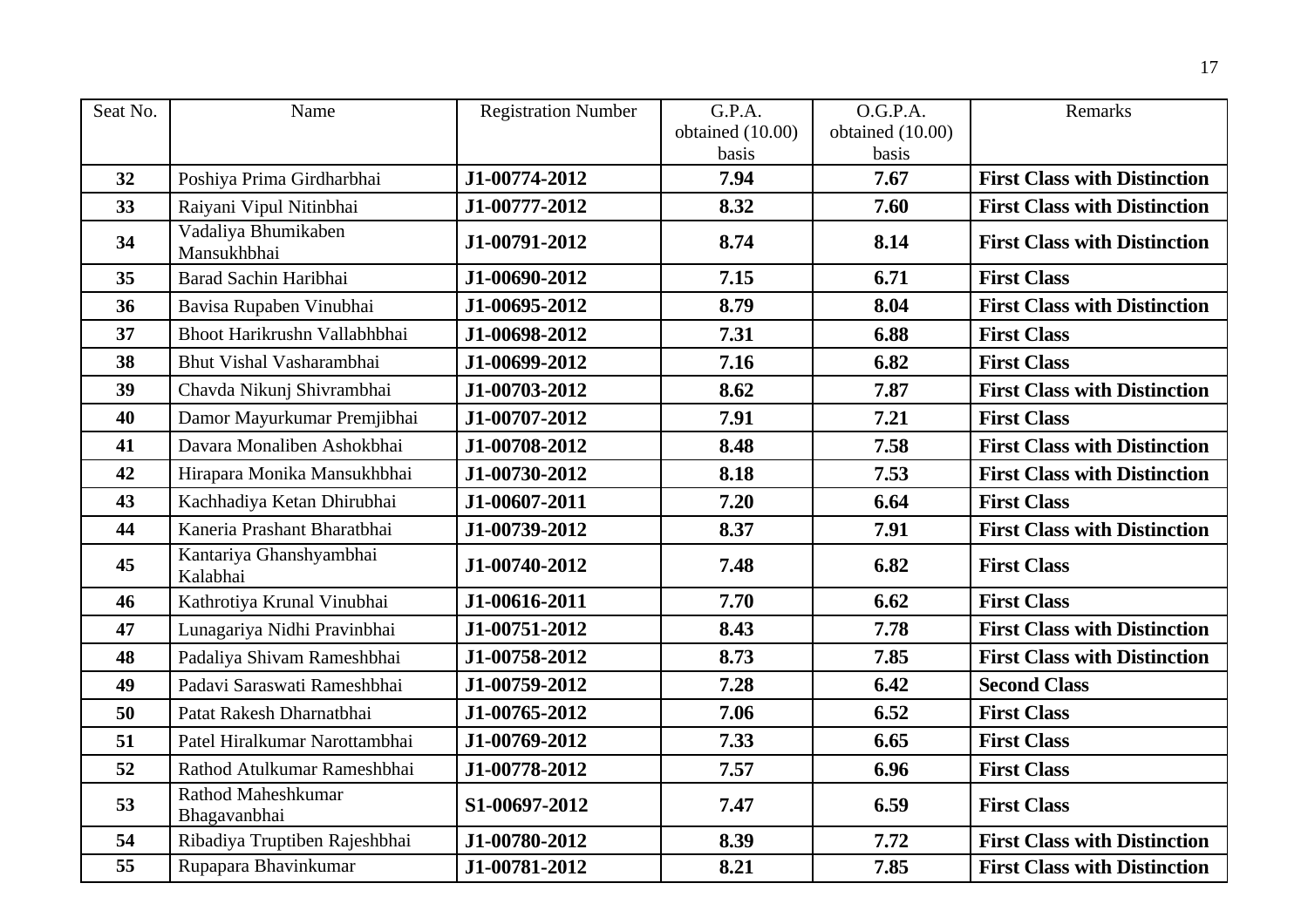| Seat No. | Name                            | <b>Registration Number</b> | G.P.A.           | O.G.P.A.         | Remarks                             |
|----------|---------------------------------|----------------------------|------------------|------------------|-------------------------------------|
|          |                                 |                            | obtained (10.00) | obtained (10.00) |                                     |
|          |                                 |                            | basis            | basis            |                                     |
|          | Rameshbhai                      |                            |                  |                  |                                     |
| 56       | Solanki Kevalbhai Dilipsinh     | J1-00785-2012              | 6.87             | 6.52             | <b>First Class</b>                  |
| 57       | Trivedi Sandhyaben Kiritkumar   | J1-00789-2012              | 8.02             | 7.22             | <b>First Class</b>                  |
| 58       | Vaja Abdulmunaf Shafi           | J1-00794-2012              | 7.97             | 7.04             | <b>First Class</b>                  |
| 59       | Vora Kinjal Vinodrai            | J1-00796-2012              | 7.47             | 6.51             | <b>First Class</b>                  |
| 60       | Zala Prashantkumar Haribhai     | J1-00797-2012              | 7.79             | 6.81             | <b>First Class</b>                  |
| 61       | Zinzala Sumitaben Nanabhai      | J1-00798-2012              | 8.57             | 7.90             | <b>First Class with Distinction</b> |
| 62       | Akabari Karan Rajeshbhai        | J1-00681-2012              | 7.31             | 7.32             | <b>First Class</b>                  |
| 63       | Ansodariya Samir Narendrabhai   | J1-00683-2012              | 7.34             | 7.21             | <b>First Class</b>                  |
| 64       | Bhalodia Brijesh Harsukhbhai    | J1-00696-2012              | 7.39             | 6.91             | <b>First Class</b>                  |
| 65       | Bhanderi Hiren Dheerajlal       | J1-00697-2012              | 7.26             | 7.03             | <b>First Class</b>                  |
| 66       | Chovatia Keyur Gangdasbhai      | J1-00704-2012              | 6.86             | 7.02             | <b>First Class</b>                  |
| 67       | Chovatiya Pragnesh Narendrabhai | J1-00705-2012              | 7.68             | 7.42             | <b>First Class</b>                  |
| 68       | Deep Kumar                      | J1-00709-2012              | 8.07             | 7.85             | <b>First Class with Distinction</b> |
| 69       | Dholakia Hemang Prakashchandra  | J1-00712-2012              | 7.38             | 6.94             | <b>First Class</b>                  |
| 70       | Donga Abhishek Shashikantbhai   | J1-00713-2012              | 7.99             | 7.57             | <b>First Class with Distinction</b> |
| 71       | Faldu Tarang Ashokbhai          | J1-00714-2012              | 7.83             | 7.81             | <b>First Class with Distinction</b> |
| 72       | Gadhiya Kavitaben Kanubhai      | J1-00715-2012              | 8.34             | 8.19             | <b>First Class with Distinction</b> |
| 73       | Gajera Vipulkumar Chandubhai    | J1-00717-2012              | 7.33             | 7.34             | <b>First Class</b>                  |
| 74       | Ghetiya Krupaben Pravinbhai     | J1-00720-2012              | 7.92             | 7.77             | <b>First Class with Distinction</b> |
| 75       | Gondaliya Krupal Pravinbhai     | J1-00723-2012              | 7.30             | 6.89             | <b>First Class</b>                  |
| 76       | Hadavani Janakiben Kantibhai    | J1-00726-2012              | 8.43             | 8.31             | <b>First Class with Distinction</b> |
| 77       | Hapani Vivek Vasantbhai         | J1-00727-2012              | 7.11             | 6.74             | <b>First Class</b>                  |
| 78       | Hirani Nikunj Bharatbhai        | J1-00729-2012              | 7.82             | 7.90             | <b>First Class with Distinction</b> |
| 79       | Kachhadiya Tarun Batukbhai      | J1-00737-2012              | 7.28             | 6.86             | <b>First Class</b>                  |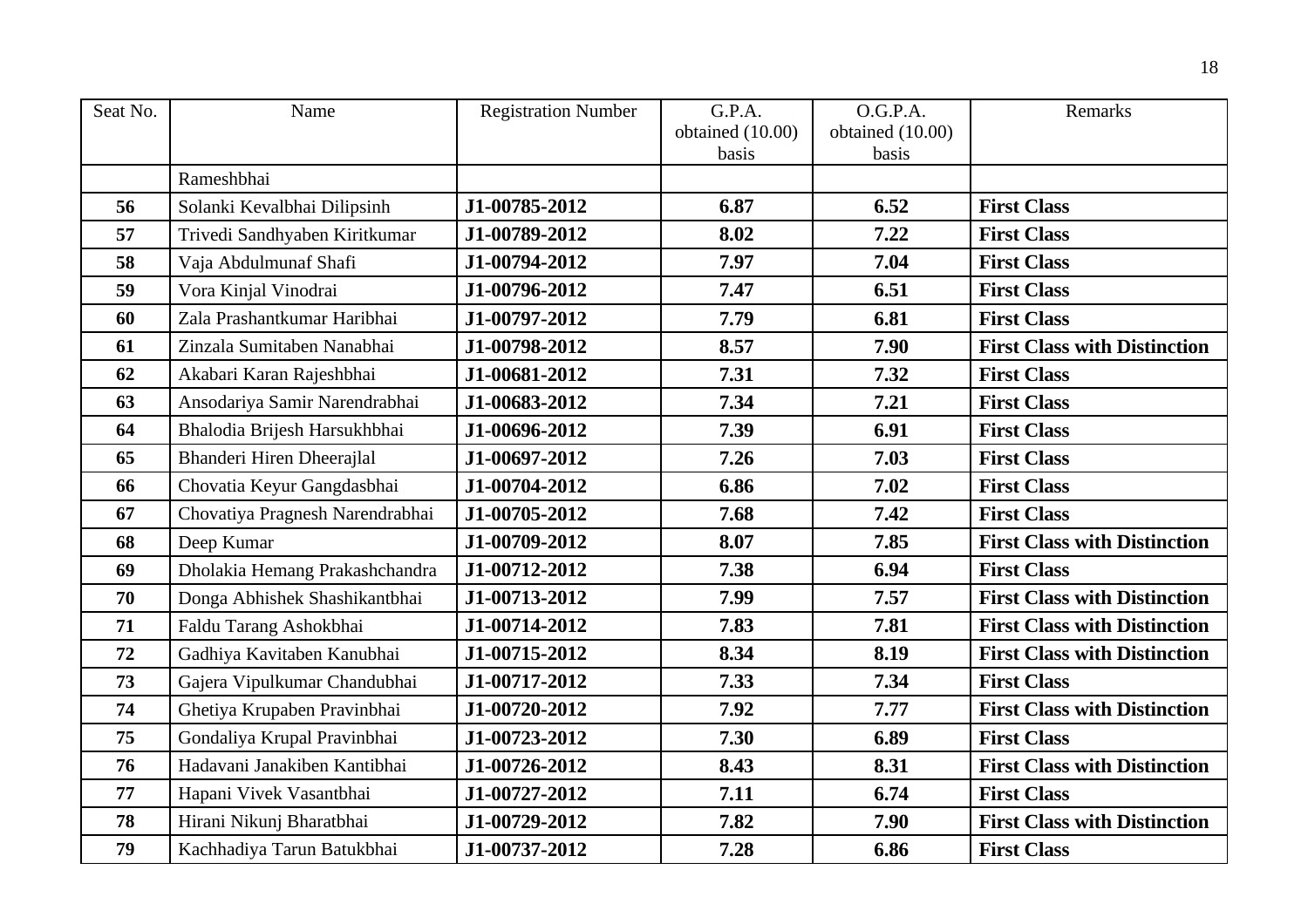| Seat No.   | Name                                  | <b>Registration Number</b> | G.P.A.           | O.G.P.A.         | Remarks                             |
|------------|---------------------------------------|----------------------------|------------------|------------------|-------------------------------------|
|            |                                       |                            | obtained (10.00) | obtained (10.00) |                                     |
|            |                                       |                            | basis            | basis            |                                     |
| 80         | Kamani Kishan Bhikhabhai              | J1-00738-2012              | 7.47             | 7.49             | <b>First Class</b>                  |
| 81         | Kapuriya Tushar Dineshbhai            | J1-00741-2012              | 7.32             | 7.41             | <b>First Class</b>                  |
| 82         | Luna Khimanand Samrabhai              | J1-00750-2012              | 6.94             | 6.70             | <b>First Class</b>                  |
| 83         | Monika Jilowa                         | J1-00753-2012              | 7.20             | 7.79             | <b>First Class with Distinction</b> |
| 84         | Padmani Sumitkumar Gordhanbhai        | J1-00760-2012              | 7.61             | 7.20             | <b>First Class</b>                  |
| 85         | Parmar Bhavanaben Ramsinh             | J1-00761-2012              | 7.29             | 6.81             | <b>First Class</b>                  |
| 86         | Parmar Hiteshkumar Dalsukhbhai        | J1-00762-2012              | 7.45             | 6.99             | <b>First Class</b>                  |
| 87         | Patel Hetalben Jesingbhai             | J1-00767-2012              | 7.49             | 6.92             | <b>First Class</b>                  |
| 88         | Savaliya Hitesh Bhikhubhai            | J1-00782-2012              | 7.50             | 6.99             | <b>First Class</b>                  |
| 89         | Shekhada Maulik Rameshbhai            | J1-00783-2012              | 7.80             | 7.79             | <b>First Class with Distinction</b> |
| 90         | Surbhi Kansagara                      | J1-00786-2012              | 7.66             | 7.56             | <b>First Class with Distinction</b> |
| 91         | Usadadiya Kristalben<br>Narendrakumar | J1-00790-2012              | 7.97             | 7.51             | <b>First Class with Distinction</b> |
| 92         | Vaghasiya Krupali Parsotambhai        | J1-00793-2012              | 7.93             | 7.75             | <b>First Class with Distinction</b> |
| 93         | Bambhaniya Pankajbhai<br>Dheerubhai   | J1-00689-2012              | 6.66             | 6.09             | <b>Second Class</b>                 |
| 94         | Chovatiya Ronakkumar Pravinbhai       | J1-00706-2012              | 6.08             | 5.94             | <b>Pass Class</b>                   |
| 95         | Gothi Rajesh Dhirajlal                | J1-00725-2012              | 5.95             | 5.91             | <b>Pass Class</b>                   |
| 96         | Hadiya Hardikkumar Hakabhai           | J1-00597-2011              | 6.40             | 5.85             | <b>Pass Class</b>                   |
| 97         | Jadeja Vihal Karshanbhai              | J1-00734-2012              | 6.74             | 6.33             | <b>Second Class</b>                 |
| 98         | Lakhlani Manshiben Maheshkumar        | J1-00749-2012              | 8.89             | 8.08             | <b>First Class with Distinction</b> |
| 99         | Maru Milankumar Govindbhai            | J1-00529-2010              | 7.20             | 6.35             | <b>Second Class</b>                 |
| <b>100</b> | Marvaniya Bhargav Gordhanbhai         | J1-00752-2012              | 7.39             | 6.87             | <b>First Class</b>                  |
| 101        | Naghera Prakash Ramasibhai            | J1-00755-2012              | 6.87             | 5.99             | <b>Pass Class</b>                   |
| 102        | Parmar Jayketu Ashvinbhai             | J1-00639-2011              | 6.37             | 6.14             | <b>Second Class</b>                 |
| 103        | Popaliya Madhavi Jagdishbhai          | J1-00772-2012              | 8.61             | 8.05             | <b>First Class with Distinction</b> |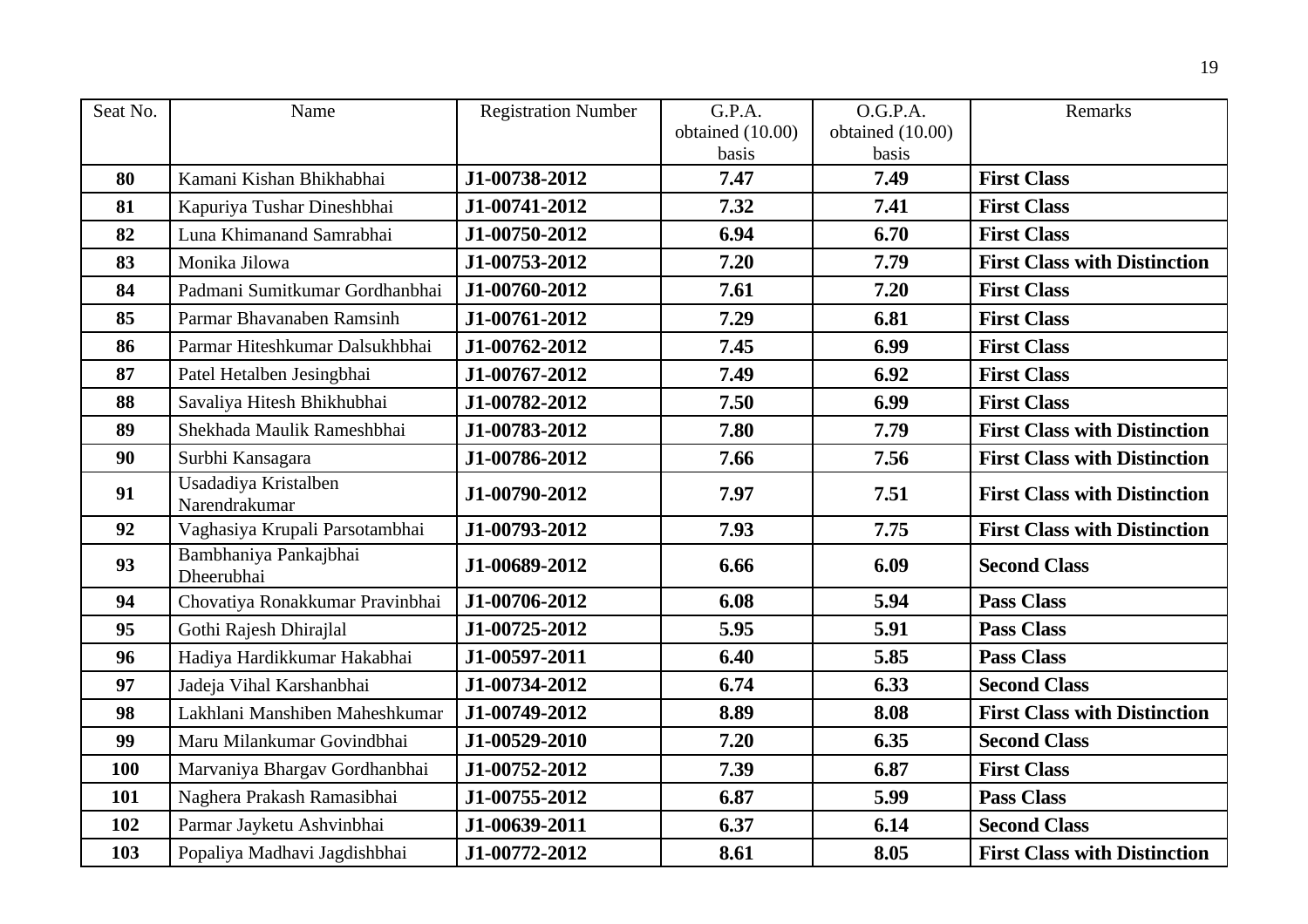| Seat No. | Name                                 | <b>Registration Number</b> | G.P.A.           | O.G.P.A.         | Remarks                             |
|----------|--------------------------------------|----------------------------|------------------|------------------|-------------------------------------|
|          |                                      |                            | obtained (10.00) | obtained (10.00) |                                     |
|          |                                      |                            | basis            | basis            |                                     |
| 104      | Popaniya Mitalben Dudabhai           | J1-00773-2012              | 8.72             | 7.54             | <b>First Class with Distinction</b> |
| 105      | Purohit Harsh Bharatkumar            | J1-00776-2012              | 7.10             | 6.44             | <b>Second Class</b>                 |
| 106      | Satasiya Parth Ashvinbhai            | J1-00652-2011              | 6.14             | 6.11             | <b>Second Class</b>                 |
| 107      | Sisara Maheshbhai Narsinhbhai        | J1-00658-2011              | 6.39             | 5.92             | <b>Pass Class</b>                   |
| 108      | Tank Parakramsinh Bhagvatsinh        | J1-00662-2011              | 6.64             | 5.92             | <b>Pass Class</b>                   |
| 109      | Taral Bipinkumar Kantilal            | J1-00555-2010              | 6.09             | 5.59             | <b>Pass Class</b>                   |
| 110      | Vadhel Mukeshkumar Babubhai          | J1-00792-2012              | 6.18             | 6.28             | <b>Second Class</b>                 |
| 111      | Varmora Gaurav Dhirajlal             | 01-00741-2011              | 7.67             | 6.74             | <b>First Class</b>                  |
| 112      | Vekariya Chiragkumar Chandulal       | J1-00672-2011              | 5.87             | 5.72             | <b>Pass Class</b>                   |
| 113      | Vithlani Abhi Sunilbhai              | J1-00795-2012              | 6.40             | 6.29             | <b>Second Class</b>                 |
| 114      | Anjana Panera                        | J1-00682-2012              | 8.71             | 8.59             | <b>First Class with Distinction</b> |
| 115      | Chauhan Vivek Ashwinbhai             | J1-00702-2012              | 7.29             | 6.32             | <b>Second Class</b>                 |
| 116      | Delvadiya Indrajay Ratilal           | J1-00710-2012              | 8.81             | 8.14             | <b>First Class with Distinction</b> |
| 117      | Gediya Laljibhai Naranbhai           | J1-00719-2012              | 8.75             | 8.38             | <b>First Class with Distinction</b> |
| 118      | Ginoya Aarti Vrajlal                 | J1-00721-2012              | 8.40             | 7.76             | <b>First Class with Distinction</b> |
| 119      | Prakashsinh Rathava                  | J1-00775-2012              | 8.41             | 8.03             | <b>First Class with Distinction</b> |
| 120      | Borad Mayur Goradhanbhai             | JD1-0023-2013              | 7.61             | 7.33             | <b>First Class</b>                  |
| 121      | Dhakel Bharatsinh Jivabhai           | JD1-0024-2013              | 7.04             | 6.85             | <b>First Class</b>                  |
| 122      | Dodiya Digvijaysinh Ashokbhai        | JD1-0025-2013              | 6.14             | 6.25             | <b>Second Class</b>                 |
| 123      | Gojiya Piyushkumar Haradasbhai       | JD1-0027-2013              | 6.43             | 6.54             | <b>First Class</b>                  |
| 124      | Jotangiya Kartikkumar<br>Shambhubhai | JD1-0029-2013              | 7.89             | 7.71             | <b>First Class with Distinction</b> |
| 125      | Karangiya Sanjay Hebhabhai           | JD1-0033-2013              | 7.13             | 7.03             | <b>First Class</b>                  |
| 126      | Vaja Ashvinkumar Arashibhai          | JD1-0037-2013              | 6.36             | 6.58             | <b>First Class</b>                  |
| 127      | <b>Bhutiya Dinesh Jiva</b>           | JD1-0022-2013              | 7.55             | 6.84             | <b>First Class</b>                  |
| 128      | Ghodasara Parimalbhai                | JD1-0026-2013              | 7.62             | 7.66             | <b>First Class with Distinction</b> |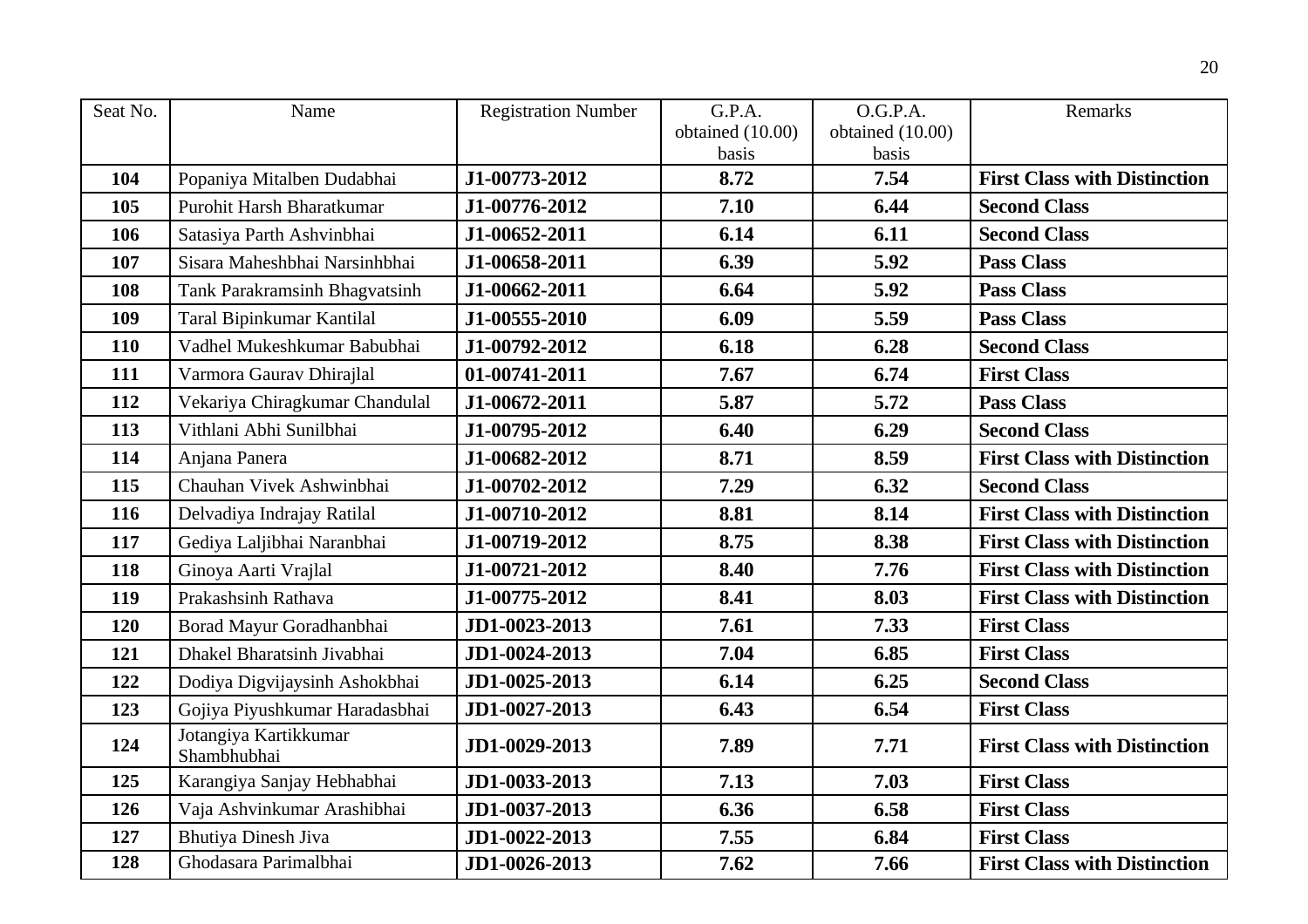| Seat No. | Name                            | <b>Registration Number</b> | G.P.A.             | O.G.P.A.           | Remarks             |
|----------|---------------------------------|----------------------------|--------------------|--------------------|---------------------|
|          |                                 |                            | obtained $(10.00)$ | obtained $(10.00)$ |                     |
|          |                                 |                            | basis              | basis              |                     |
|          | Mansukhbhai                     |                            |                    |                    |                     |
| 129      | Kandoriya Arasi Naran           | JD1-0032-2013              | 7.24               | 6.82               | <b>First Class</b>  |
| 130      | Kachhot Laxman Miyatbhai        | JD1-0030-2013              | 6.58               | 6.20               | <b>Second Class</b> |
| 131      | Kamriya Rasik Rameshbhai        | JD1-0031-2013              | 6.70               | 6.44               | <b>Second Class</b> |
| 132      | Lakhanotra Pankajbhai Bhimabhai | JD1-0035-2013              | 7.17               | 6.64               | <b>First Class</b>  |
| 133      | Vithani Abhishek Kishorbhai     | JD1-0038-2013              | 6.64               | 6.29               | <b>Second Class</b> |

 **Sd/- REGISTRAR**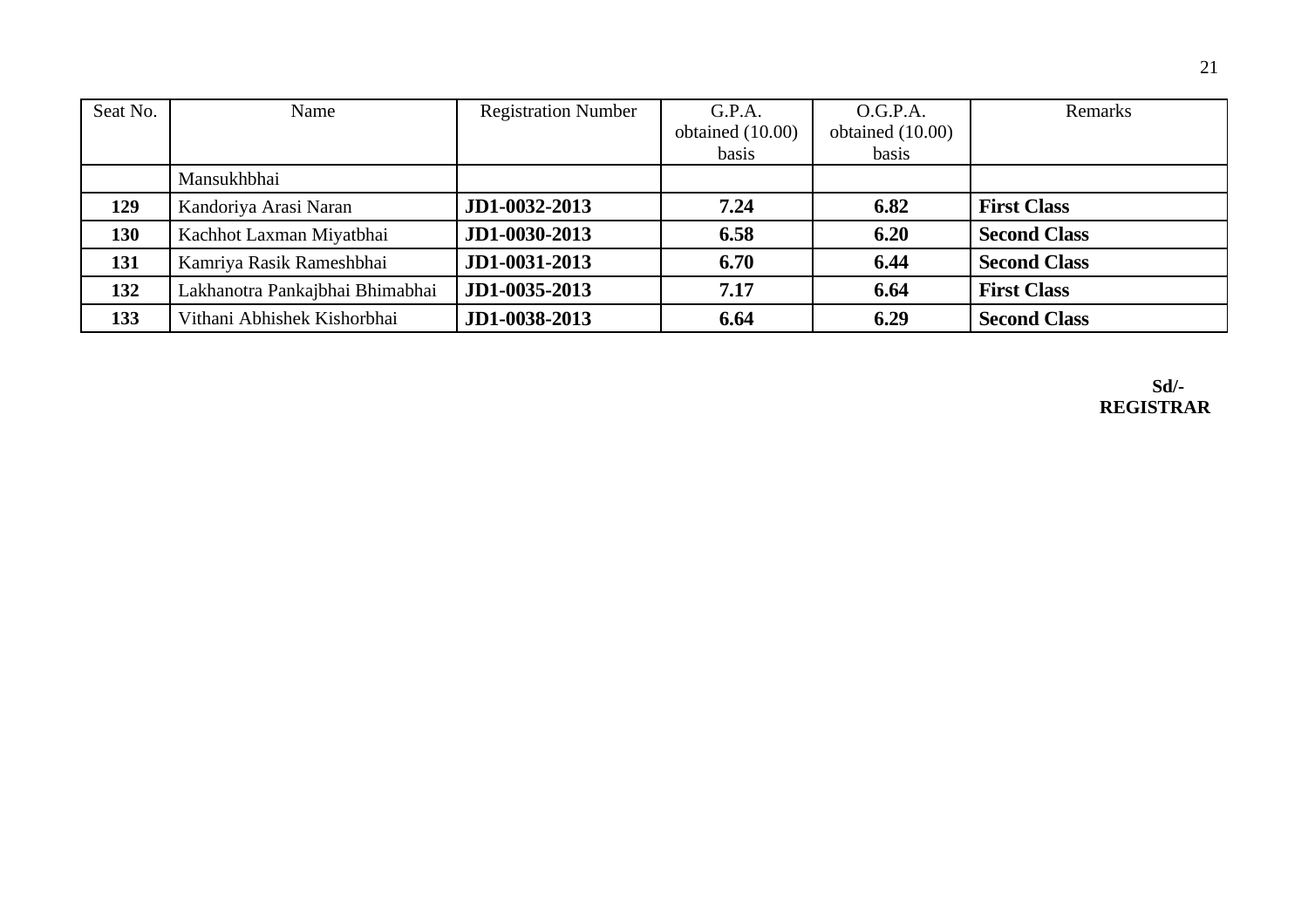## **JUNAGADH AGRICULTURAL UNIVERSITY FACULTY OF AGRICULTURE NOTIFICATION OF RESULTS**

The result of **SECOND SEMESTER (Part)** of **B.Sc. (Hons.) Agri.** degree course examination conducted by the Junagadh Agricultural University in the month of **June-2016** at College of Agriculture, JAU, Motabhandariya, (Amreli) is declared as under..

| Seat | Name                           | Registration  | G.P.A.   | C.G.P.A. | <b>REMARKS</b>              |
|------|--------------------------------|---------------|----------|----------|-----------------------------|
| No.  |                                | Number        | obtained | obtained |                             |
|      |                                |               | (10.00)  | (10.00)  |                             |
|      |                                |               | basis    | basis    |                             |
| 26   | Chauhan Kaushikkumar Arjanbhai | J1-00946-2014 | 5.29     | 5.45     | Promoted to fourth semester |
| 27   | Chopada Sunil Gopalbhai        | J1-00948-2014 | 5.75     | 5.77     | Promoted to fourth semester |

The result of **THIRD SEMESTER (Supple.)** of **B.Sc. (Hons.) Agri.** degree course examination conducted by the Junagadh Agricultural University in the month of **June-2016** at College of Agriculture, JAU, Motabhandariya, (Amreli) is declared as under..

| Seat | Name                           | Registration  | G.P.A.   | C.G.P.A. | <b>REMARKS</b>              |
|------|--------------------------------|---------------|----------|----------|-----------------------------|
| No.  |                                | Number        | obtained | obtained |                             |
|      |                                |               | (10.00)  | (10.00)  |                             |
|      |                                |               | basis    | basis    |                             |
|      | Chauhan Kaushikkumar Arjanbhai | J1-00946-2014 | 5.62     | 5.50     | Promoted to fourth semester |
|      | Chopada Sunil Gopalbhai        | J1-00948-2014 | 5.77     | 5.77     | Promoted to fourth semester |

The result of **FOURTH SEMESTER (Regular)** of **B.Sc. (Hons.) Agri.** degree course examination conducted by the Junagadh Agricultural University in the month of **June-2016** at College of Agriculture, JAU, Motabhandariya, (Amreli) is declared as under..

| <b>Seat</b> | Name                           | Registration  | G.P.A.   | C.G.P.A. | <b>REMARKS</b>             |
|-------------|--------------------------------|---------------|----------|----------|----------------------------|
| No.         |                                | Number        | obtained | obtained |                            |
|             |                                |               | (10.00)  | (10.00)  |                            |
|             |                                |               | basis    | basis    |                            |
|             | Dabhi Ashaben Nathabhai        | J1-00949-2014 | 8.37     | 8.01     | Promoted to fifth semester |
|             | Dobariya Krishna Ghanshyambhai | J1-00950-2014 | 8.52     | 7.73     | Promoted to fifth semester |
| 3           | Gojariya Maulik Chandubhai     | J1-00951-2014 | 8.06     | 7.66     | Promoted to fifth semester |
| 4           | Javiya Urvishaben Ratibhai     | J1-00952-2014 | 9.04     | 8.82     | Promoted to fifth semester |
| C           | Karena Reena Gokalbhai         | J1-00953-2014 | 8.04     | 7.25     | Promoted to fifth semester |
| 6           | Kavad Janakkumar Manubhai      | J1-00954-2014 | 7.37     | 6.61     | Promoted to fifth semester |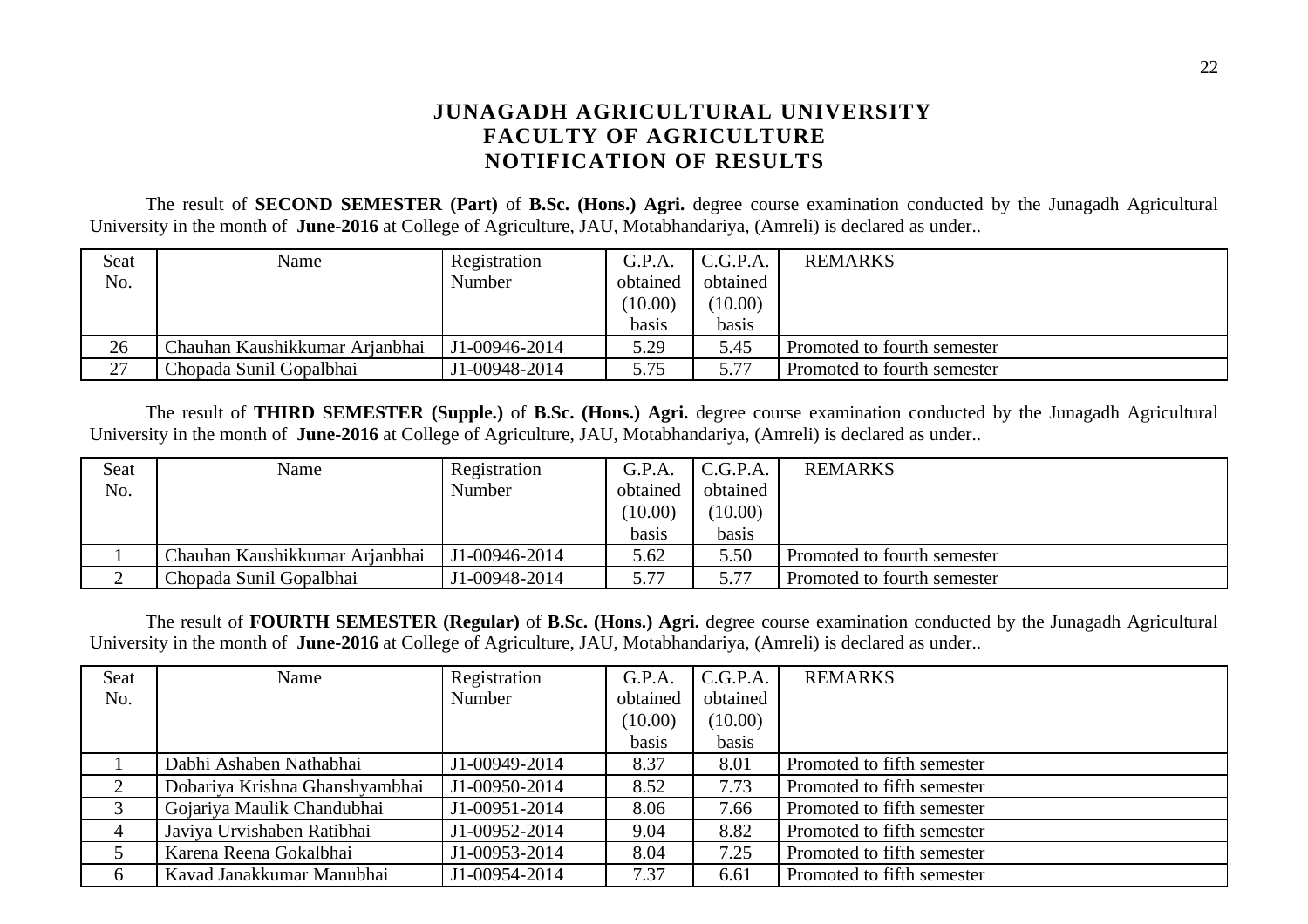| <b>Seat</b> | Name                          | Registration  | G.P.A.   | C.G.P.A. | <b>REMARKS</b>             |
|-------------|-------------------------------|---------------|----------|----------|----------------------------|
| No.         |                               | Number        | obtained | obtained |                            |
|             |                               |               | (10.00)  | (10.00)  |                            |
|             |                               |               | basis    | basis    |                            |
| 7           | Kher Rushitaben Lakhabhai     | J1-00955-2014 | 7.85     | 7.28     | Promoted to fifth semester |
| 8           | Khodifad Shaileshbhai         | J1-00956-2014 | 7.89     | 7.36     | Promoted to fifth semester |
|             | Bheemajeebhai                 |               |          |          |                            |
| 9           | Korat Sagar Pareshbhai        | J1-00957-2014 | 7.88     | 7.70     | Promoted to fifth semester |
| 10          | Ladumor Kajalben Bipinbhai    | J1-00958-2014 | 8.05     | 7.38     | Promoted to fifth semester |
| 11          | Maheta Sachin Kapilbhai       | J1-00959-2014 | 7.73     | 7.09     | Promoted to fifth semester |
| 12          | Mangroliya Urvashi Chaturbhai | J1-00960-2014 | 8.39     | 7.99     | Promoted to fifth semester |
| 13          | Nariya Darwinkumar Bipinbhai  | J1-00962-2014 | 7.94     | 7.36     | Promoted to fifth semester |
| 14          | Pansuriya Dhaval Muljibhai    | J1-00963-2014 | 7.79     | 7.07     | Promoted to fifth semester |
| 15          | Parmar Hardikkumar Arjunbhai  | J1-00964-2014 | 8.55     | 8.01     | Promoted to fifth semester |
| 16          | Parmar Pratik                 | J1-00965-2014 | 8.10     | 7.62     | Promoted to fifth semester |
| 17          | Rank Panchhi Prafulbhai       | J1-00967-2014 | 8.70     | 8.29     | Promoted to fifth semester |
| 18          | Tholiya Parthkumar Vinubhai   | J1-00968-2014 | 7.89     | 7.25     | Promoted to fifth semester |

The result of **FIFTH SEMESTER (Supple.)** of **B.Sc. (Hons.) Agri.** degree course examination conducted by the Junagadh Agricultural University in the month of **June-2016** at College of Agriculture, JAU, Motabhandariya, (Amreli) is declared as under..

| Seat | Name                           | Registration  | G.P.A.   | C.G.P.A. | <b>REMARKS</b>               |
|------|--------------------------------|---------------|----------|----------|------------------------------|
| No.  |                                | Number        | obtained | obtained |                              |
|      |                                |               | (10.00)  | (10.00)  |                              |
|      |                                |               | basis    | basis    |                              |
|      | Rathod Karishmabahen Vinodbhai | J1-00941-2013 | 5.72     | 5.88     | Promoted to seventh semester |
|      |                                |               |          |          |                              |

The result of **SIXTH SEMESTER (Regular)** of **B.Sc. (Hons.) Agri.** degree course examination conducted by the Junagadh Agricultural University in the month of **June-2016** at College of Agriculture, JAU, Motabhandariya, (Amreli) is declared as under..

| Seat | Name                        | Registration  | G.P.A.   | C.G.P.A. | <b>REMARKS</b>                 |
|------|-----------------------------|---------------|----------|----------|--------------------------------|
| No.  |                             | Number        | obtained | obtained |                                |
|      |                             |               | (10.00)  | (10.00)  |                                |
|      |                             |               | basis    | basis    |                                |
|      | Babaria Bansiben Bhupatbhai | J1-00921-2013 | 8.23     | 7.91     | I Promoted to seventh semester |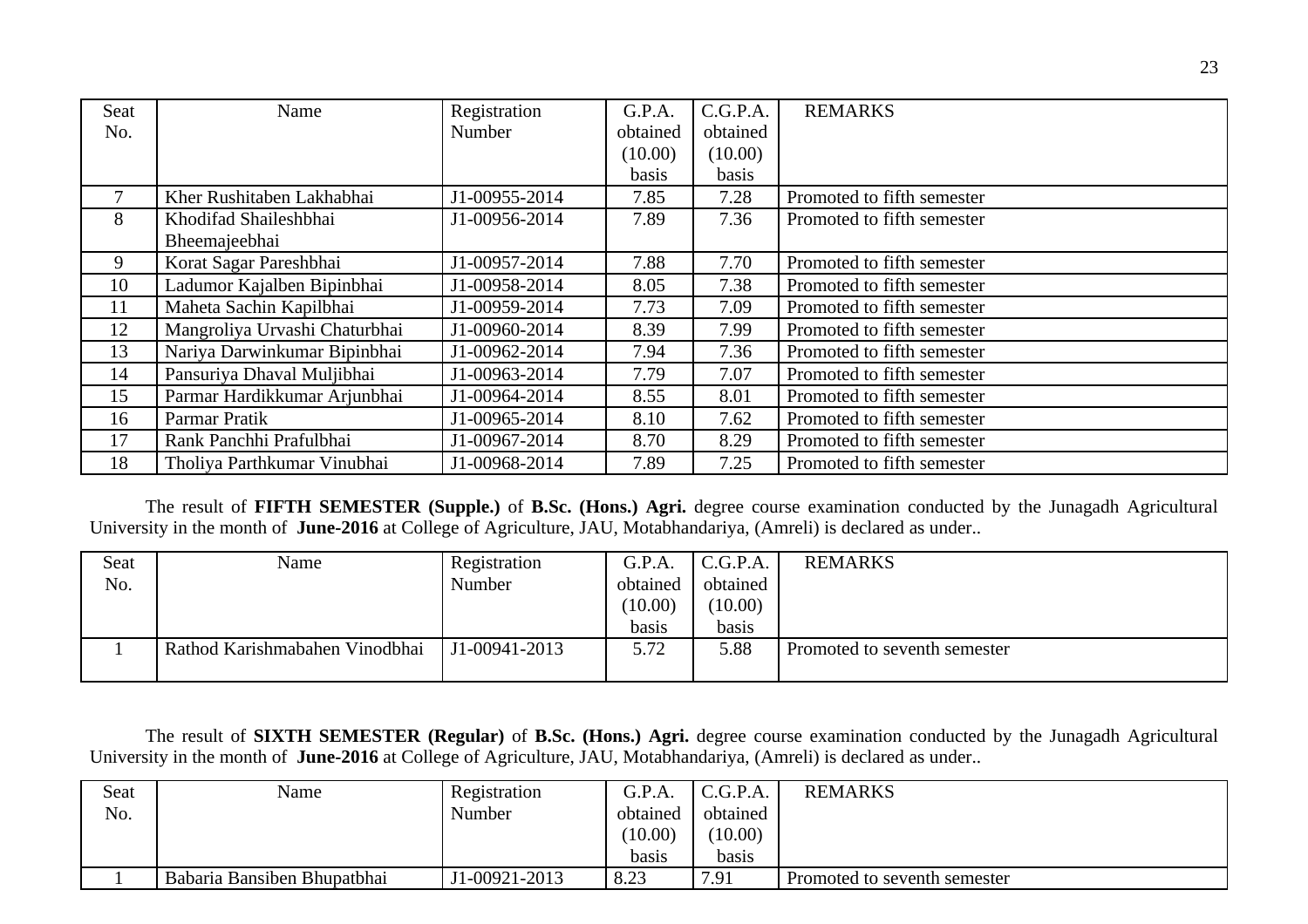| Seat             | Name                                  | Registration  | G.P.A.   | C.G.P.A. | <b>REMARKS</b>                                                             |
|------------------|---------------------------------------|---------------|----------|----------|----------------------------------------------------------------------------|
| No.              |                                       | Number        | obtained | obtained |                                                                            |
|                  |                                       |               | (10.00)  | (10.00)  |                                                                            |
|                  |                                       |               | basis    | basis    |                                                                            |
| $\overline{2}$   | Basiya Rupesh Balvantbhai             | J1-00923-2013 | 8.25     | 8.06     | Promoted to seventh semester                                               |
| 3                | Chavda Bharat Naranbhai               | J1-00823-2013 | 7.78     | 7.33     | Promoted to seventh semester                                               |
| $\overline{4}$   | Dela Gulammohammad Jumabhai           | J1-00925-2013 | 8.16     | 8.07     | Promoted to seventh semester                                               |
| 5                | Detroja Deep Hareshkumar              | J1-00926-2013 | 7.02     | 6.61     | Promoted to seventh semester                                               |
| $6\phantom{1}$   | Dindor Monikaben Arvindbhai           | J1-00927-2013 | 6.48     | 6.39     | Promoted to seventh semester                                               |
| $\overline{7}$   | Kapadiya Mehulkumar Dilipbhai         | J1-00850-2013 | 7.13     | 7.33     | Promoted to seventh semester                                               |
| 8                | Kapadiya Rahul Dhirubhai              | J1-00929-2013 | 8.24     | 8.07     | Promoted to seventh semester                                               |
| $\boldsymbol{9}$ | Karena Sandip Gokalbhai               | J1-00930-2013 | 6.63     | 7.28     | Promoted to seventh semester                                               |
| 10               | Katara Rekhaben Parsingbhai           | J1-00931-2013 | 7.43     | 7.25     | Promoted to seventh semester                                               |
| 11               | Lathiya Pinalben Devrajbhai           | J1-00932-2013 | 7.86     | 7.63     | Promoted to seventh semester                                               |
| 12               | Meniya Vipulbhai Hirabhai             | J1-00933-2013 | 6.96     | 7.02     | Promoted to seventh semester                                               |
| 13               | Nikunjbhai Parmar                     | J1-00934-2013 | 8.06     | 7.98     | Promoted to seventh semester                                               |
| 14               | Pansuriya Dhrupalkumar<br>Jayantibhai | J1-00935-2013 | 7.15     | 7.47     | Promoted to seventh semester                                               |
| 15               | Pargi Aratiben Suklabhai              | J1-00936-2013 | 7.36     | 7.04     | Promoted to seventh semester                                               |
| 16               | Parmar Pratik Mansukhbhai             | J1-00876-2013 | 8.08     | 7.45     | Promoted to seventh semester                                               |
| 17               | Parnaliya Sunilkumar Bhupatbhai       | J1-00937-2013 | 8.12     | 8.16     | Promoted to seventh semester                                               |
| 18               | Patel Dhruvi Amrutbhai                | J1-00938-2013 | 8.11     | 7.67     | Promoted to seventh semester                                               |
| 19               | Purohit Maharshi Pareshbhai           | J1-00939-2013 | 8.07     | 7.90     | Promoted to seventh semester                                               |
| 20               | Rakholiya Kishankumar Pravinbhai      | J1-00940-2013 | 7.77     | 7.61     | Promoted to seventh semester                                               |
| 21               | Rathod Karishmabahen Vinodbhai        | J1-00941-2013 | 5.88     | 5.88     | 1. Promoted to seventh semester                                            |
|                  |                                       |               |          |          | 2. On academic probation to clear the course(s)<br>PBG.6.6 by second trial |
| 22               | Sojitra Komalbahen Sureshbhai         | J1-00942-2013 | 7.74     | 7.39     | Promoted to seventh semester                                               |
| 23               | Solanki Dharmeshkumar                 | J1-00943-2013 | 7.84     | 7.65     | Promoted to seventh semester                                               |
|                  | Mandanbhai                            |               |          |          |                                                                            |
| 24               | Sumara Mohammadirshad                 | J1-00944-2013 | 8.92     | 8.79     | Promoted to seventh semester                                               |
|                  | Salimbhai                             |               |          |          |                                                                            |
| 25               | Zala Rakesh Govindbhai                | J1-00945-2013 | 7.96     | 7.90     | Promoted to seventh semester                                               |